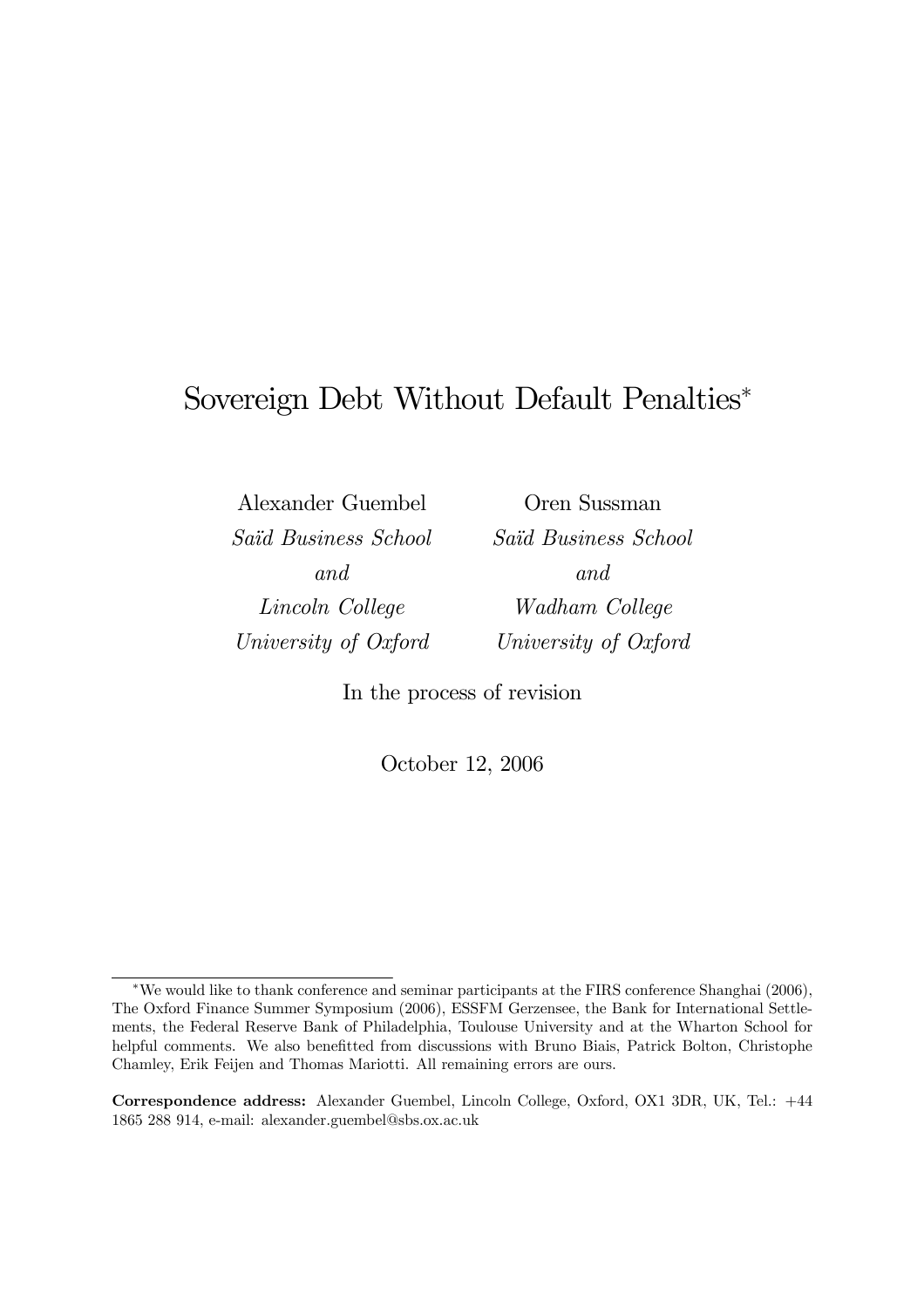# Sovereign Debt Without Default Penalties

#### Abstract

The basic question regarding sovereign debt is why sovereign borrowers ever repay, provided that penalties are largely ineffective. In this paper we suggest an answer: sovereign debt would be served as long as the median voter is a net loser from default. Crucially, the debt should be structured so that the interests of the median voter are more aligned with the foreign lenders than with the local taxpayers. We show how this theory can resolve several puzzles discovered by the literature, such as the greater frequency of default on bank debt relative to tradable bonds, the "sudden stop" phenomenon, or the recently observed phenomenon of sovereigns "renegotiating" debt with thousands of creditors. To the best of our knowledge, ours is the first attempt to integrate political-economy and market-microstructure modeling.

Kewods: Debt crisis, debt restructuring, political economy, median voter

JEL Classifications: D72, F32, G15, H63

# 1. Introduction

It is widely recognized that sovereign debt differs from corporate debt in that the debtor cannot credibly grant the debtor (conditional) property rights over fixed assets or cash flows  $\cdot$ <sup>1</sup>. Hence, most of the literature assumes that sovereign debt is enforced under the threat penalties — such as trade sanctions. However, an important branch of the corporate-debt literature assumes that cash flows are not verifiable so that rights to fixed assets are actually used as threat-points for potential renegotiations; see Hart and Moore (1998). It thus follows that sovereign and corporate debt are quite similar. In both cases the debtor repays under threat, the difference being more in the ability to adjust and refine the penalty; see Eaton and Gersovitz (1981) or Bulow and Rogoff (1989a, b) for classic references. The conclusion that sovereign and corporate debt both have similar incentive

<sup>&</sup>lt;sup>1</sup>For an exceptional case where a creditor managed to threaten enforcement upon a sovereign lender see "Elliot Associates vs. the Republic of Peru", discussed at length in IMF (2001). See also Zettelmeyer (2003), who estimates that, for a large pool of developing and emerging market countries, only 6.2% of outstanding debt is collateralised.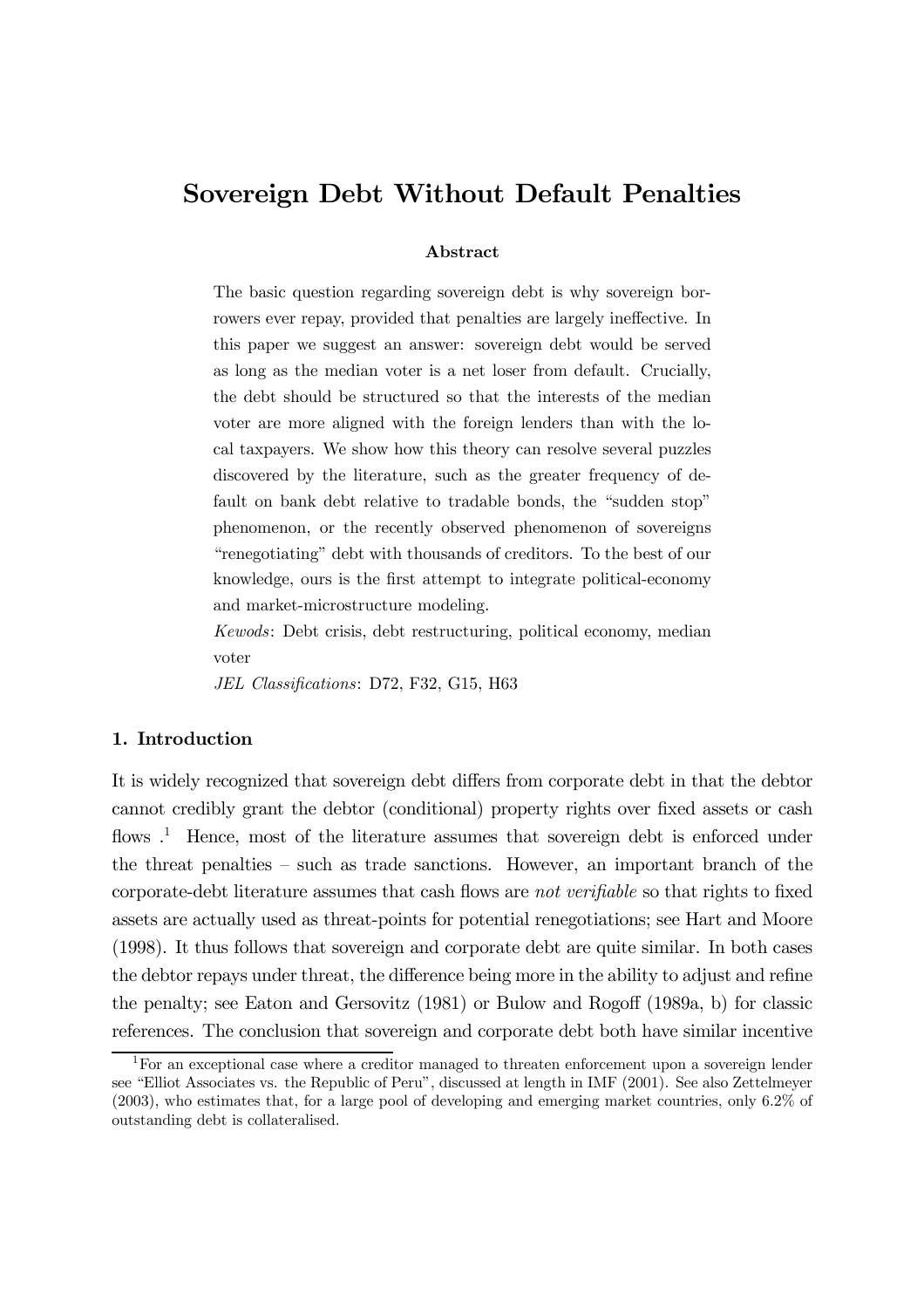structure has quite important practical implications: c.f. Krueger's (2002) proposal for a Sovereign Debt Restructuring Mechanism, which is modeled after Chapter 11 of the US Bankruptcy Code.

In this paper we consider an alternative (extreme) case where no penalty for default is implementable, so that sovereign debt must be supported by an entirely different incentive scheme. The main idea is that sovereign debt is structured so that it is in the best interest of the median voter to serve it. Two elements in this structure are critical; first, the debt should be tradable, so that in case of sanctions foreigners can sell the bonds to locals who would obtain repayment. Second, the debt should remain at the level at which the median voter still has an incentive to repay. Note that when domestic and foreign creditors hold identical instruments, default benefits domestic tax-payers but harms domestic bondholders, where the net effect depends on exact positions. The trick then is to find a level of debt where the interests of the median voter are more closely aligned with foreign bondholders than with local taxpayers.

This paper is partially motivated by a certain unease that the literature expresses about the current theory. While it is widely agreed that sovereign default may disrupt the debtor's operations, there is a widespread feeling that the implied penalty is insufficient to support the level of activity that is observed in sovereign-debt markets. For example, Eichengreen (1988) finds no evidence for a negative relationship between pre-WWII default and post-war lending.2 Bulow and Rogoff (1989a) comment that, "admittedly, there are many uncertainties surrounding the actual damage which a lender can inflict on an LDC" following default. They therefore dismiss reputational models where sovereigns repay just in order to preserve the capacity of further borrowing.<sup>3</sup> Instead, Bulow and Rogoff (1989b) suggest that sovereign debt is enforced by penalties that creditors can enforce within their own jurisdictions, like trade sanctions. However, Tirole (2002) points out that such sanctions suffer from similar weaknesses, particularly a severe free-rider problem amongst creditors, combined with a strong incentive to renegotiate expost-inefficient sanctions. Note that all these problems result from the sharp separation between domestic and foreign creditors, so that all domestic interests are unanimously aligned against serving the debt. We avoid the difficulty by assuming that some domes-

 $2\text{Rose}$  (2005) finds significant long-term decrease in bilateral trade flows following sovereign default. Martinez and Sandleris (2004), however, argue that this should not be interpreted as a penalty, because trade declined across all trading partners indicating that it might just be the result of the same crisis that caused the default.

<sup>3</sup>Whether reputational concerns are sufficient to enforce repayment hinges to some extent on the question whether a country can save the funds that were scheduled for repayment. Kletzer and Wright (2000) argue that default is made sufficiently costly to prevent default if a country cannot access capital markets as a lender and therefore cannot save. Amador (2003) shows that a government may save too little for political economy reasons, and this again makes default more costly and repayment sustainable.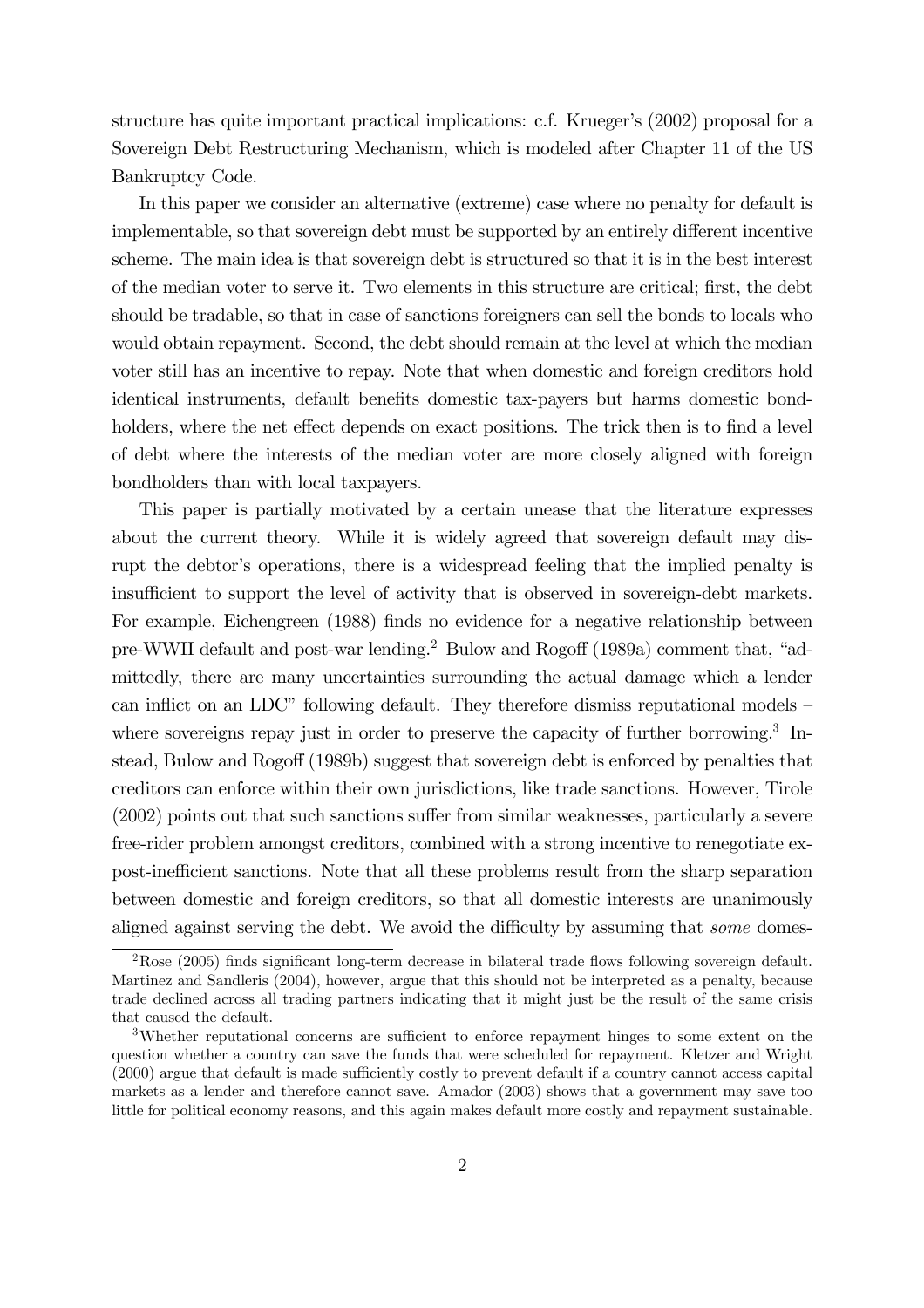tic agents hold "foreign" debt, which breaks the unanimity and gives the median voter a genuine interest in serving the debt.

Unfortunately, it is hard to motivate our theory by direct statistical evidence about domestic positions of sovereign debt; namely the "home bias".4 Often, the debt is held by custodians, who will not reveal the identity of the ultimate creditor even during "renegotiations" (see Gray (2003)). According to our own theory, this is not surprising, because it is essential that the line between the foreign and domestic position is not clearly marked.<sup>5</sup> Yet, there is a widespread feeling, that a "large fraction of the [foreign-currency denominated] government debt was issued domestically and purchased by domestic banks"; see Roubini (2002).<sup>6</sup> Perhaps more revealing is some anecdotal evidence. Thus, for example, on May 7, 1999 the Russian government announced that it would pay \$333m interest on five out of seven tranches of bonds. The announcement was a great surprise as — according to a contemporary analyst – "none expected to get any money in May".<sup>7</sup> A month later The Economist commented cynically that now that "a big chunk of ex-Soviet debt ... is held not by the original banks, but by hedge funds and other individuals" the repayment was actually "to the benefit of wealthy Russian individuals and institutions".<sup>8</sup> Then a year later, after reaching an agreement with the London Club to restructure \$32bn of Soviet-era debt (on February 11, 2000) The Economist reported that "some observers ... note sourly that it has delivered a hefty profit to Russian banks which bought up the least popular category [of the debt]... at time its price had fallen following the leak of draft scheduling terms".9

Our paper attempts not only to provide an alternative enforcement mechanism, but also to resolve several puzzles pending in the sovereign-debt literature. There are four main results. First, we develop the basic setup. In a two-period economy the government offers sovereign debt for initial trading (IPO). We show that without any external penalty, service of that debt depends on the size of the debt in relation to the position of the median voter.10 The home bias emerges naturally as a condition for debt enforcement.

Second, through a modest extension of the assumptions, we show that the IPO may be re-interpreted as a secondary trading. This extension allows us to make the important

 $4\text{One exception}$  is IMF (2003) Figure 4.15, which reports a sharp increase in domestic positions among emerging markets, reaching 40% by 2003. The data is provided by PIMCO, a leading fixed-income firm.

<sup>&</sup>lt;sup>5</sup>Often, the debt is held by custodians, who will not reveal the identity of the ultimate creditor even during "renegotiations"; see Gray (2003)

 $6$ See also Cline (2002) who stipulates that the primary subscribers to Argentina's 'megaswap' of June 2001 were domestic pension funds.

<sup>7</sup>See Reuters report by Jukie Talkacheva on May 7, 14:51.

<sup>8</sup>See The Economist, June 3 1999.

<sup>&</sup>lt;sup>9</sup>The Economist, February 17, 2000.

 $10$ We develop our model in the context where the political process is a simple majority vote. The model can easily be adapted to situations where political power is unequally distributed across the population.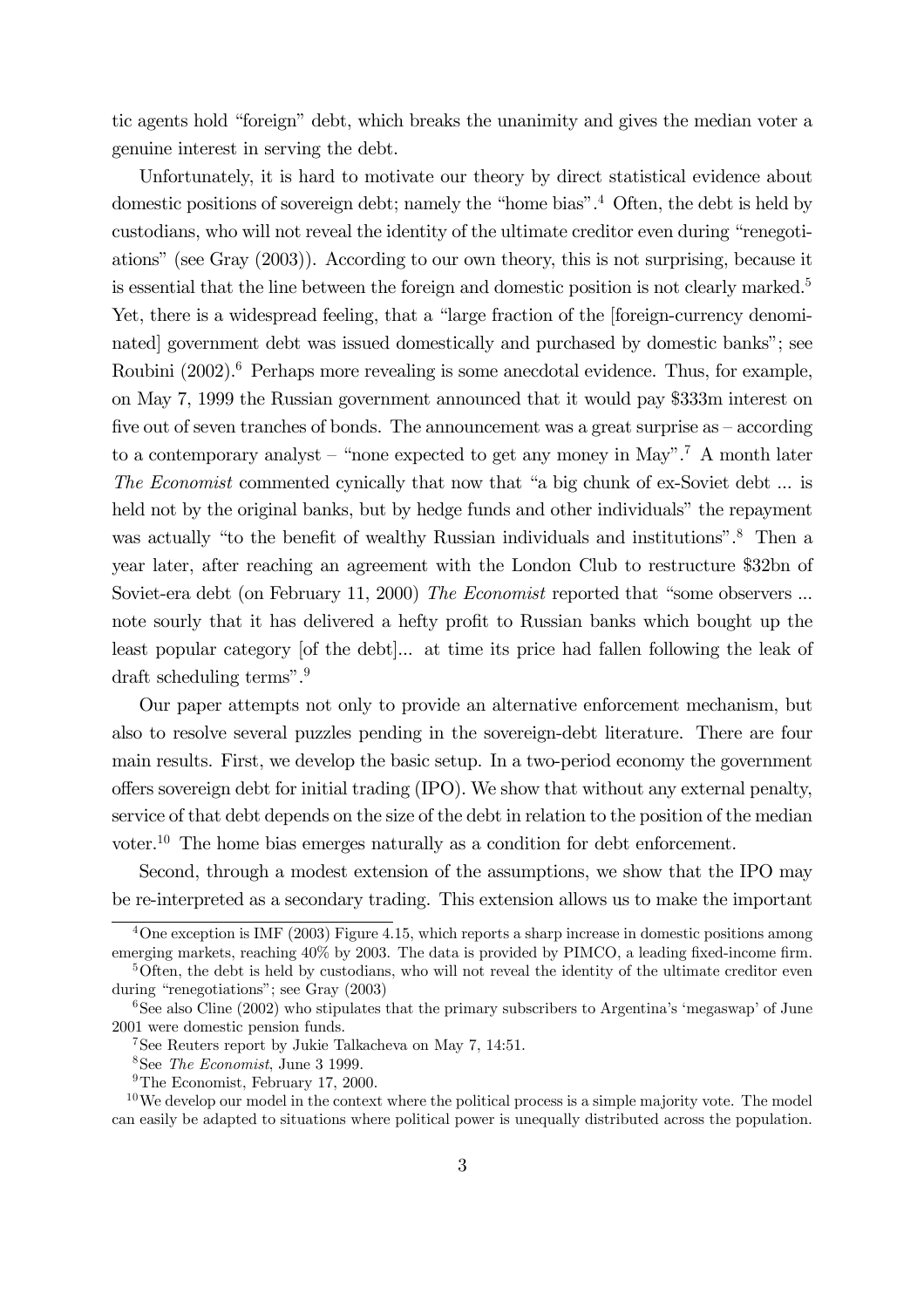distinction between non-tradable bank debt and tradeable bonds, and argue that it is much "easier" to enforce the latter. We relate this result to some historical observations that imply that the sovereign-debt crisis of the 1980s was essentially a bank-debt crisis; see more detailed discussion of the evidence next to the extension.

Third, we relax the assumption that domestic and foreign positions are common knowledge, making the bond-market "opaque" with respect to the identity of the traders. In such a setting, a Kyle-type market maker (see Kyle, 1985) uses his information of the order flow in order to update his belief about the position of the median voter. He then uses this "guess" in order to price the debt. An important implication is that random non-fundamental "noise" in international capital flows may cause erratic fluctuations in bond prices. Hence, a "sudden stop" phenomenon (Calvo, 1998) may occur. To the best of our knowledge, ours is the first attempt to integrate political-economy and marketmicrostructure modeling.

Fourth, we relax the assumption that the repayment of sovereign debt is funded by lump-sum taxes. In such a setting a non-trivial partial default may occur. We use this result in order to resolve an important puzzle in the sovereign-debt literature: the recently-observed phenomenon of sovereign borrowers "renegotiating" claims with a huge number of creditors, a phenomenon that does not exist in corporate borrowing (see evidence below). Our explanation is simple: these renegotiations are in fact unilateral write-offs down to the point that suites the interests of the median voter, but no further.

The paper is organized as follows. After a short review of the related literature in Section 2, Section 3 describes the basic set-up. We then proceed through three extensions of the basic setting. In Section 4 we highlight the important distinction between bank debt and tradable bonds. In Section 5 we introduce market opacity, which gives rise to the "sudden stop". In Section 6 we provide a theory of partial default and debt "renegotiation". Section 7 concludes.

#### 2. Related literature

Our work is related to some of the Political Economy literature that explores the role of the political process in addressing commitment problems arising from inter-generational redistribution (see Persson and Tabellini, 2002).<sup>11</sup> Tabellini (1991) shows that the intragenerational redistribution associated with (domestic) public debt repayment can break the inter-generational conflict that would otherwise render debt repayment non-credible.

<sup>&</sup>lt;sup>11</sup>In addition our paper raises another important political economy question: how does securities trading prior to an election affect the median voter's preferences and therefore the voting outcome? This question has been addressed by Musto and Yilmaz (2003) in the context of a security whose payoff is directly contingent on the identity of the winning party.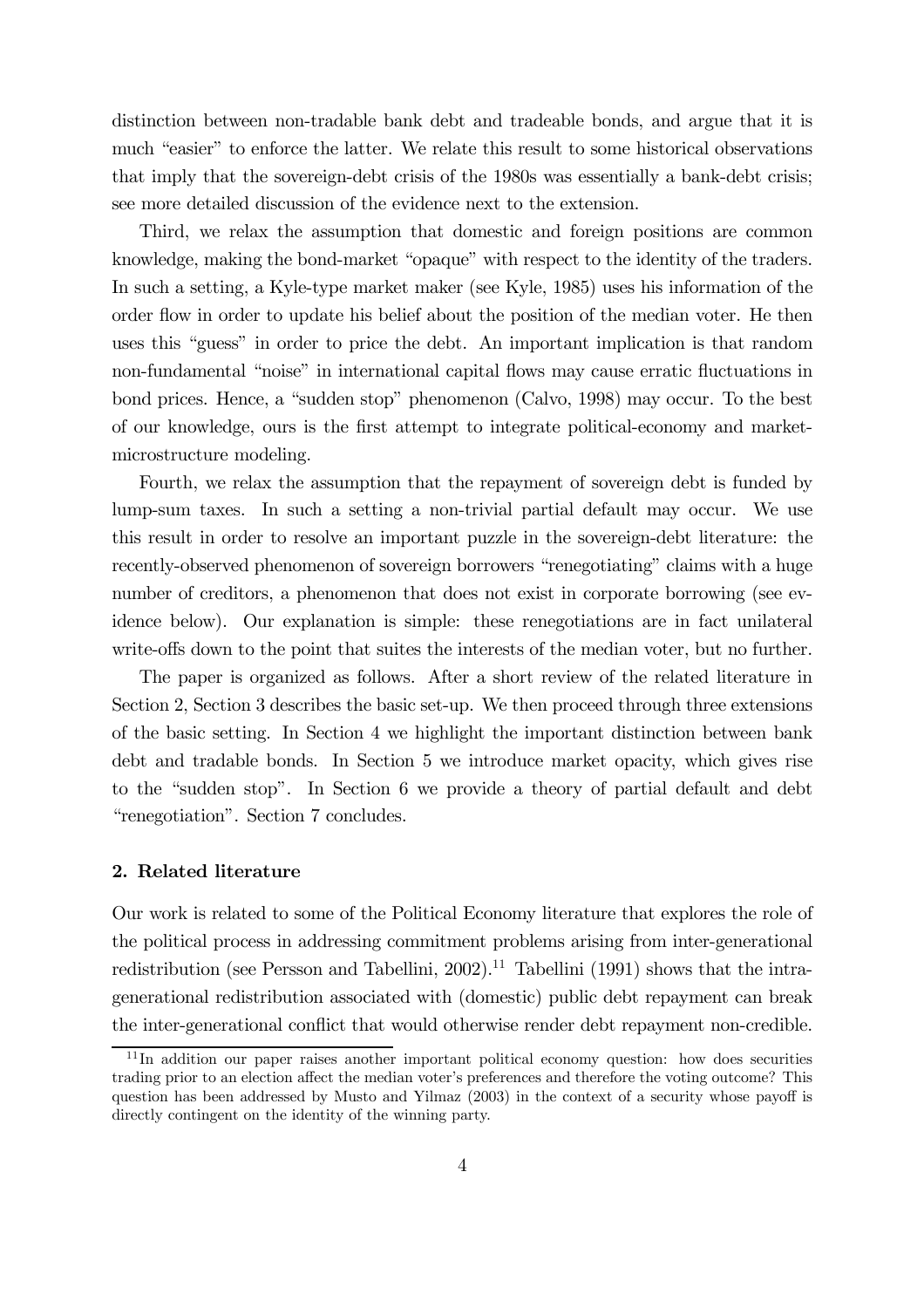The young generation holds no bonds and therefore suffers monetarily from repayment. Nevertheless, their altruism towards their parents' welfare leads the children of the rich to vote in favor of repayment. Dixit and Londregan (2000) argue that repayment of public debt becomes credible when constituencies with a lot of political clout hold large amounts of the debt. Tabellini, and Dixit and Londregan only consider domestic public debt, while we focus specifically on a government's ability to raise foreign debt. This allows us to derive new results regarding security design and debt renegotiation in the context of sovereign debt. Moreover, the inclusion of a market microstructure mechanism to price sovereign debt is novel to our model. This enables us to derive further results from the interaction between the voting and the pricing mechanisms.

Drazen (1996) analyzes the choice of foreign versus domestic debt in a political economy context. He assumes that a country can segment the market by issuing different instruments to domestic and foreign residents and thus charge different effective interest rates on its debt as well as default selectively. The political process determines the ex ante choice between domestic and foreign debt, but not, as in our paper, the repayment decision: Drazen (1996) assumes that the government can commit to repaying the domestic debt and that foreigners can impose a default penalty. The ex ante choice between domestic and foreign debt is then determined by domestic preferences over the rate of return on savings and government spending.

In a recent paper, Sandleris (2005) proposes a model of sovereign debt payment without default penalties. In his paper the government has private information about the fundamentals of the economy and can use its repayment behavior as a signal of such information. The mechanism is thus very different from the one put forward in our paper.

#### 3. The basic model

In this section we describe the basic model. In a two-period economy, the government offers bonds for initial trading (IPO). The market is "transparent" so that the levels of local and foreign demand are both common knowledge. Ex post, voters decide whether to serve or default on the entire debt; lump-sum taxes are imposed later on to finance debt repayments. We present our "enforcement mechanism" in the simplest-possible manner, and discuss some of its implications. This simple formalization serves as a basis for subsequent extensions discussed below, where the policy implications become more apparent: the crucial importance of markets where domestic and foreign agents can trade sovereign debt, the potentially destabilizing effect of "noisy" capital flows when the level of demand is not common knowledge, and the scope for partial default and debt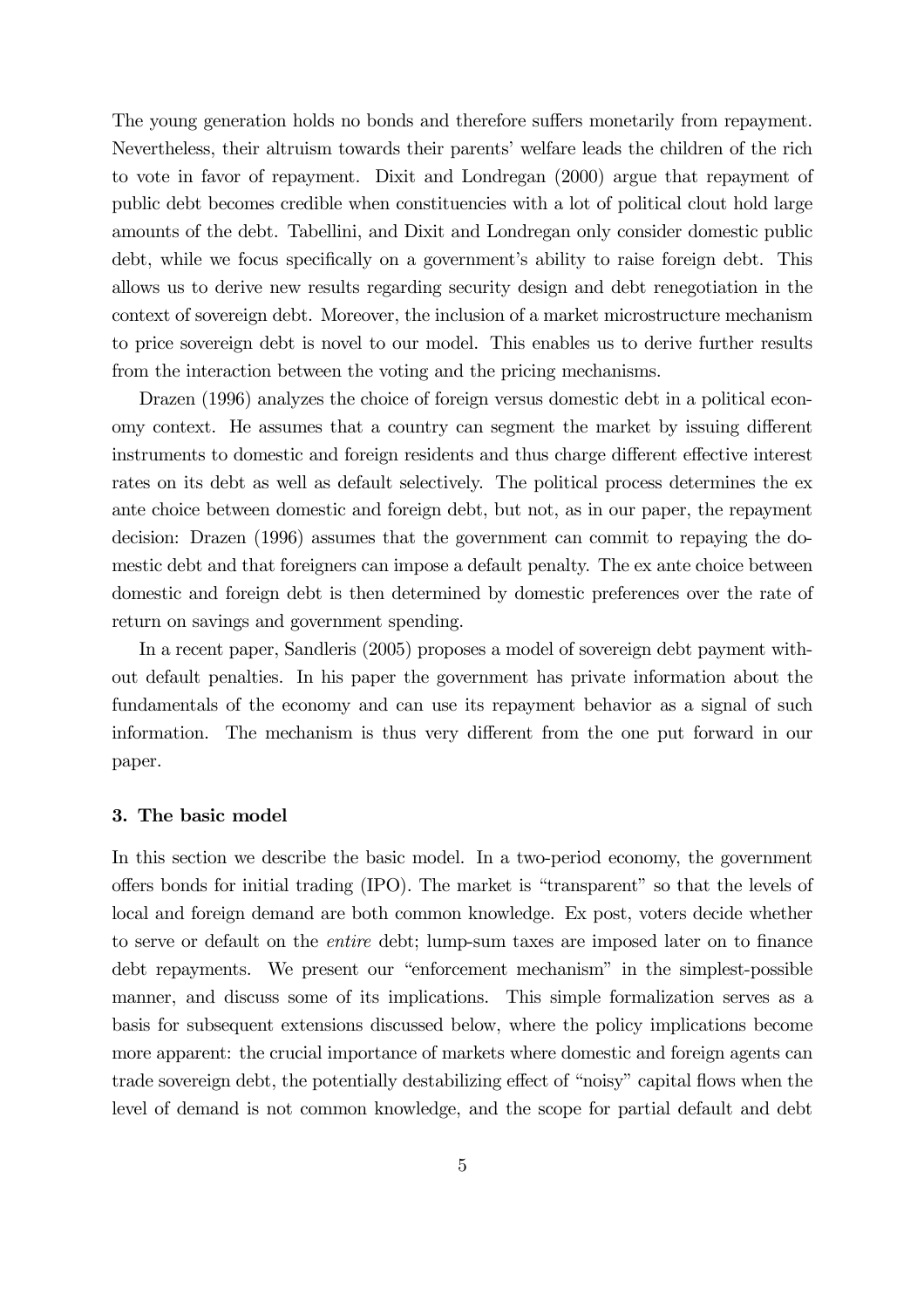"renegotiation" when repayments are funded by relative taxes.

#### 3.1 The structure

In period  $t = 0$  the government offers B units of one-period-maturity bonds, each having a face value of one unit of the numeraire. That numeraire is essentially a unit of consumption good, though it might be convenient to normalize it to one "dollar". On the demand side there are both domestic agents and foreigners. The domestic population is of measure one. Agents are ordered according to their period-0 income endowment,  $w_i$ , with the index  $i \in [0,1]$  running across the entire population. Income is distributed as follows: agents  $i \in [0, \mu_l]$ ,  $\mu_l < 1/2$ , have a zero income, while agents  $i \in [\mu_h, 1]$ ,  $\mu_h > 1/2$ , have  $W > 0$  income (in terms of the numeraire). The remaining agents,  $i \in (\mu_l, \mu_h)$ , have an income endowment of  $w_i = \widetilde{\delta}W$ , where  $\widetilde{\delta}$  is the realization of a binary shock that equals  $\delta \in [0, 1)$  with probability  $\gamma$  and 1 with a probability  $1 - \gamma$ . Domestic agents care only about period-1 consumption. To make things simple, we assume that government bonds are the only store of value so that

$$
s_i = w_i,\tag{1}
$$

where  $s_i$  denotes agent i's savings. The demand of the foreigners (not fully modelled) is  $f$  units of the numeraire, which is the realization of a random variable with a density function  $h(f)$ . Note that both f and  $\delta$  are already realized at the time that the bondmarket opens, and the realization is common knowledge to all market participants.

Given supply and demand, a risk-neutral market maker determines a fair price P for the bond, and takes on the entire slack between supply and demand. A common justification of the fair-pricing assumption is that the market maker represents a reduced form of a competitive industry (or equivalently, an oligopolistic industry competing Bertrand); see Kyle (1985). If the market maker is a domestic agent, his weight within the voting population is still of measure zero. Without loss of generality – and more realistically – we may thus assume that the market maker is a foreigner, perhaps an investment bank. Obviously, the market maker will become a more interesting entity in Section 5 where we relax the assumption that the realization of both f and  $\tilde{\delta}$  is common knowledge at the time of trading.

At the first stage of period 1, the decision whether to serve the debt fully ( $\tilde{\alpha} = 1$ ) or entirely default on it  $(\tilde{\alpha} = 0)$  is put forward for a vote; no generality is lost by ignoring – at this stage — the possibility of partial default or debt "renegotiation". Each agent votes according to the personal benefit – and  $\cos t$  – that she draws from serving the debt. The cost is the bearing a lump-sum tax,  $T$ , which is levied in order to repay the debt; the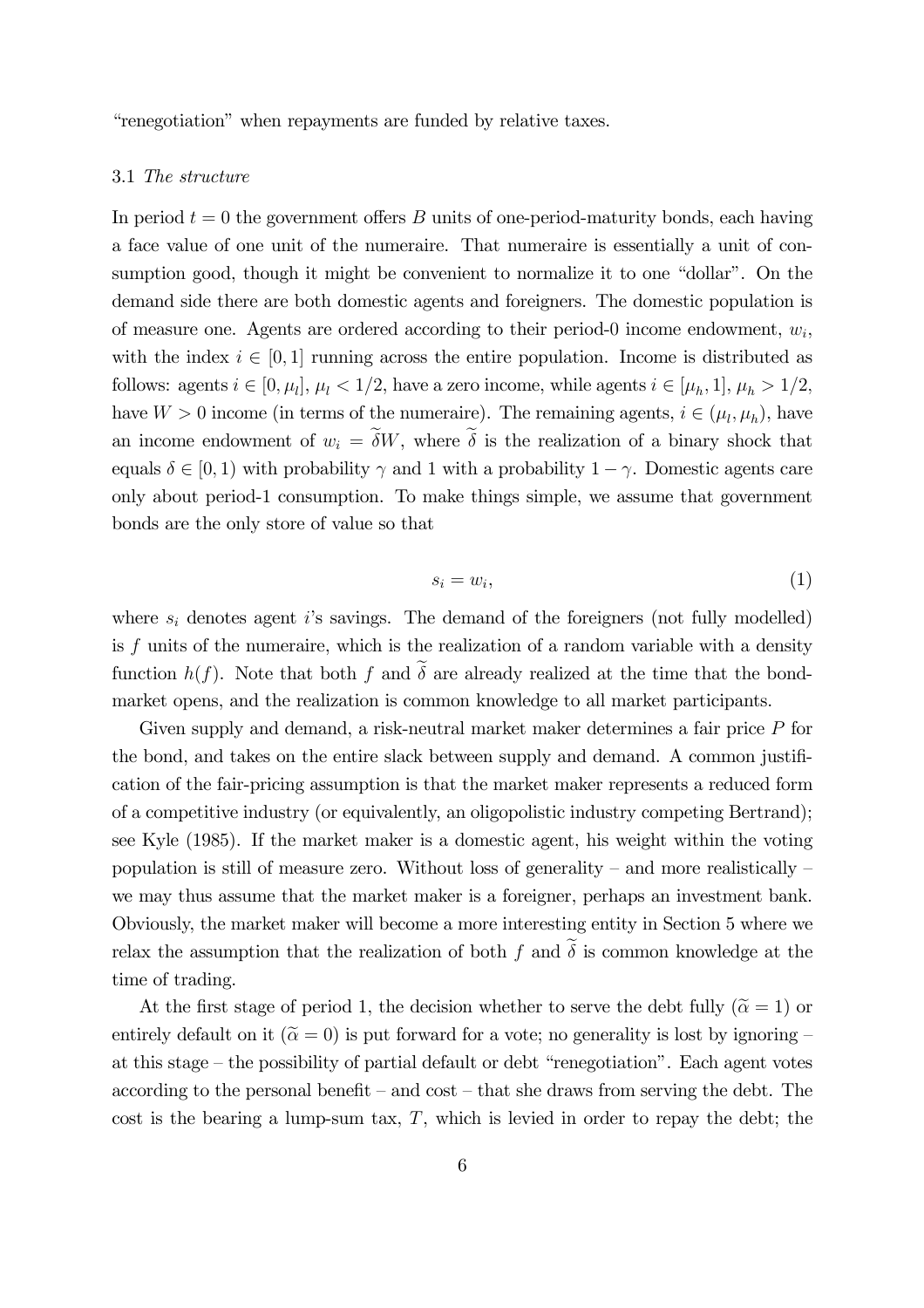benefit is obtaining service on the bonds that she bought previously. According to the assumptions made so far, agent-i's benefit from debt service equals to the face value of her position, namely the number of bonds she purchased at period 0,  $\frac{s_i}{P}$ . It follows that she votes in favor of repayment if

$$
\frac{s_i}{P} > T.
$$
 (2)

and against repayment if the inequality is reversed. In case of equality, we allow voters to play mixed strategies; moreover, we allow indifferent voters to correlate their voting, so that default actually occurs with the intended probability. As in any analysis of this sort, the median voter plays a critical role; we denote him by  $m = 1/2$ .<sup>12</sup>

At the second stage of period 1 the voters' decision is implemented and the government finances the bond repayment by a lump sum tax  $T$  on domestic agents. We assume that by this time agents have enough additional income, on top of their period-0 endowment, to pay the tax

$$
T = \tilde{\alpha}B. \tag{3}
$$

We relax the unrealistic assumption on lump-sum taxation in Section 6.

We do not explicitly model the expenditure side of the government's budget, namely the good use to which the borrowing,  $D = BP$ , is put. Possibly, one may assume that the funds are invested in infrastructure, which bears a certain social rate of return  $\rho > 0$ (a technological parameter) from which all domestic agents benefit equally at date 1. It follows that domestic agents are unanimously in favor of raising the maximum possible amount of funds.

#### 3.1.1 Equilibrium

Given the realization of  $\tilde{\delta}$  and thus the level of local demand, the equilibrium price P implies a certain allocation of the bonds across the three classes of domestic agents. Given that allocation, agents vote according to (2), with an outcome that may be either perfectly anticipated, or random if agents decide to play mixed strategies. At the same time, the equilibrium price  $P$  is set by the market maker in accordance with the fair-price assumption

$$
P = E[\widetilde{\alpha}|\widetilde{\delta}].\tag{4}
$$

More formally,

 $12$ The model can be easily adapted to incorporate other than a majority rule.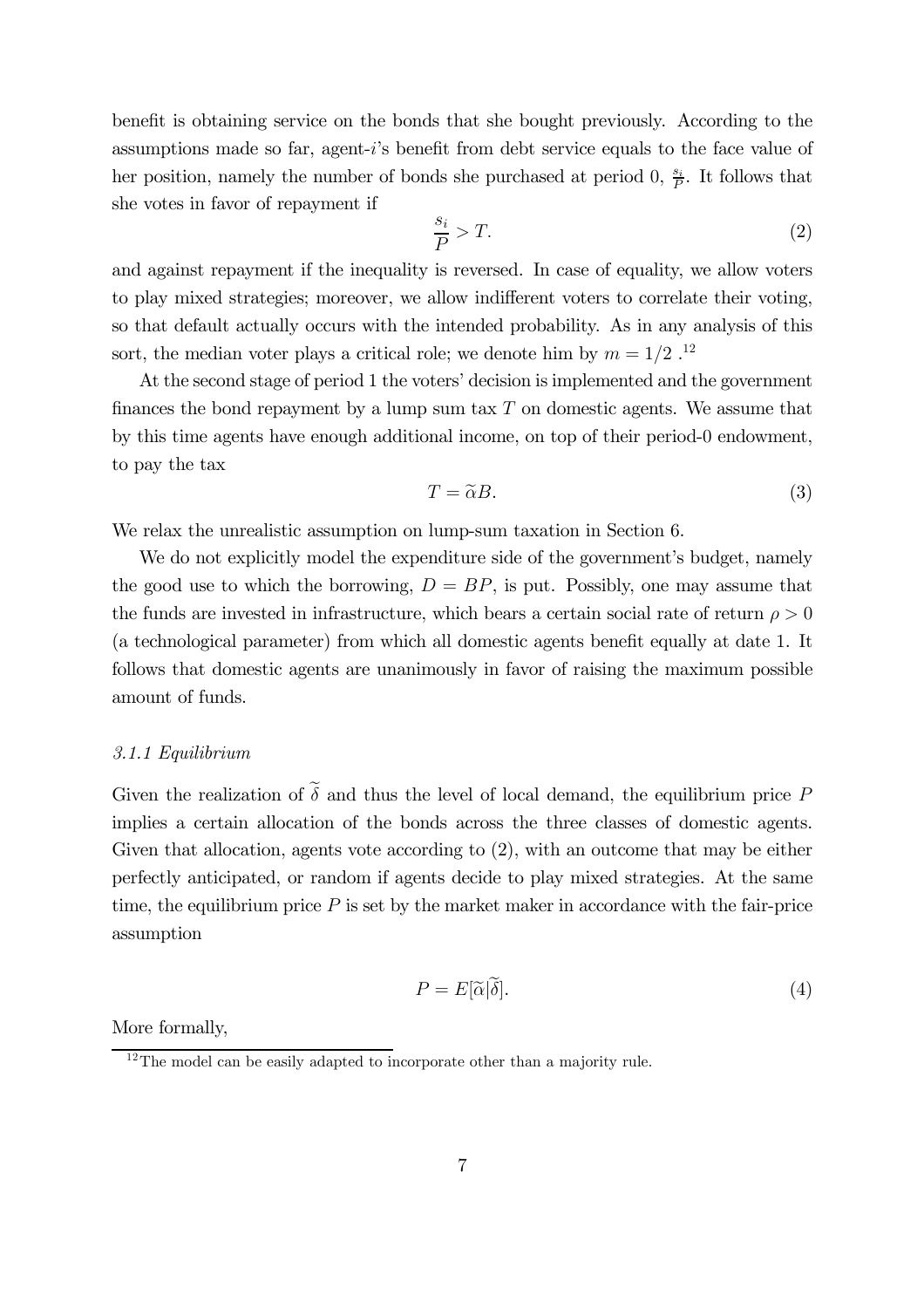**Proposition 1** There exists a mixed-strategy equilibrium where  $P$  is both the fair price of the bond and the probability of serving the debt, such that

$$
P = \begin{cases} 1 & \text{if } B \le w_m \\ \frac{w_m}{B} & \text{if } B > w_m \end{cases} . \tag{5}
$$

*Proof.* Consider the case where  $B \leq w_m$ . Since  $\alpha$  is bounded (from above) by 1, its expected value  $P$  cannot exceed 1. Hence, condition  $(2)$  holds, repayment occurs with certainty and  $P=1$ .

Now consider the case where  $B>w_m$ . The price of the bond cannot be 1, for then condition (2) is reversed and default occurs with certainty, which is inconsistent with a fair price of 1. Similarly, the price of the bond cannot be zero, for then the median voter is allocated an infinite number of bonds and therefore votes for repayment. Hence, the price needs to be between zero and one, which implies that default is random; it follows that the middle-income group plays mixed strategies. For that to happen, the median voter must be indifferent between default and repayment, condition (2) should hold with equality and  $P = \frac{w_m}{B}$ .

#### 3.2 Debt Capacity and the home bias

It follows immediately from Proposition 1 that

**Corollary 1** The maximum amount of funds  $\overline{D}$  that the government can raise is limited by the median voter's wealth  $\overline{D} = w_m$ .

If  $B < w_m$  and  $P = 1$ , then the government can increase B without affecting the price of the bond thereby increasing the dollar amount borrowed. If, however,  $B > w_m$  then any increase in  $B$  is followed by a proportional decrease in price without any change in revenue.

Hence, the government's borrowing capacity is not affected by the usual macroeconomic variables, e.g. aggregate income, but rather by the (period-0) income of the median voter. To see this more clearly, consider an economy where  $\tilde{\delta}$  has been realized at the level of  $\delta$ . Now consider the following comparative statics: increase W and decrease  $\delta$  proportionately by the same factor of, say, two. The median voter's income remains unchanged, but the richer agents  $i \in [\mu_h, 1]$  double their wealth. The whole economy grows by an additional  $(1 - \mu_h)W$ , but borrowing capacity is not affected at all.

In a sense, it is *income distribution* rather than aggregate income that determines borrowing capacity in our model, although the effect need not be monotonic. To see this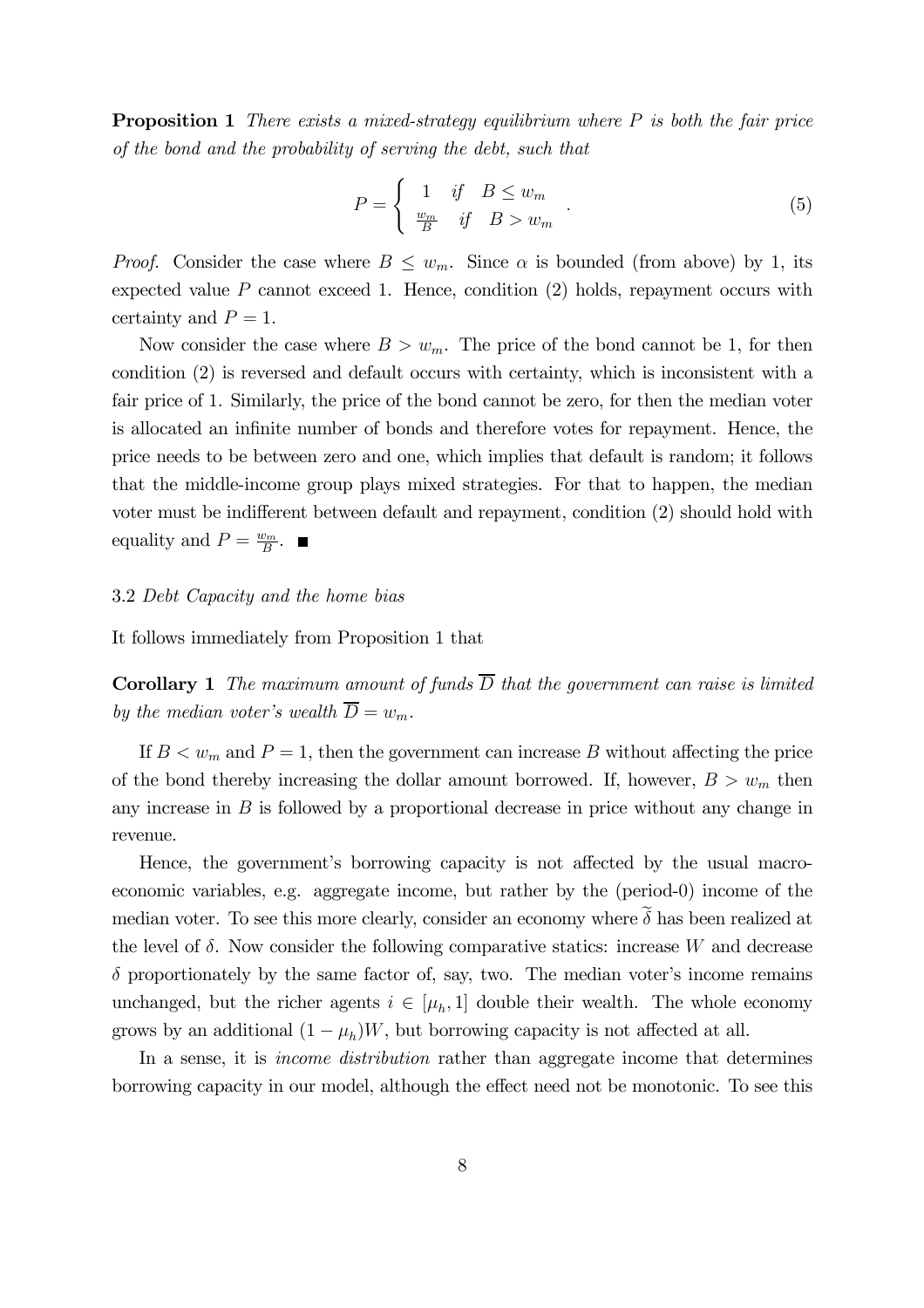

Figure 1: Shows the degree to which a country can leverage up its domestic debt capacity as a function of the fraction  $\mu_l$  of domestic agents who are bond holders. Leverage is maximised when default generates a strong redistribution of wealth from domestic bondholders to domestic tax payers. This aligns the median voter's interest with that of the foreign creditors and thereby makes repayment of larger amounts of external debt credible.

more clearly, define external borrowing capacity as

$$
\overline{E} = w_m - \int_{i=0}^{1} \frac{w_i}{P} di,
$$
\n(6)

and consider the case where  $\tilde{\delta} = 1$  and  $\mu_h = 1$ , so that there are only two income classes (in period 0) – with zero-income and the W-income. When  $\mu_l$  increases above 1/2 and the zero-income class becomes a majority, the median voter favors default, so that any attempt to raise debt (internal or external) is doomed to fail.13 At the other extreme, when  $\mu_l = 0$  and society becomes completely egalitarian, the government cannot raise any external debt either. Between these two extremes, external-debt capacity increases linearly (see Figure 1).

This comparative statics highlights the basic mechanism of our model. On aggregate, serving the debt drains resources from the economy, which implies that at least some agents would vote for default. At the same time, debt is served when it is in the best interest of the median voter. It follows that sovereign debt can be "enforced" only thorough

 $^{13}{\rm For}$  the sake of this discussion and the diagram below we relax the assumption that  $\mu_l < 1/2$  .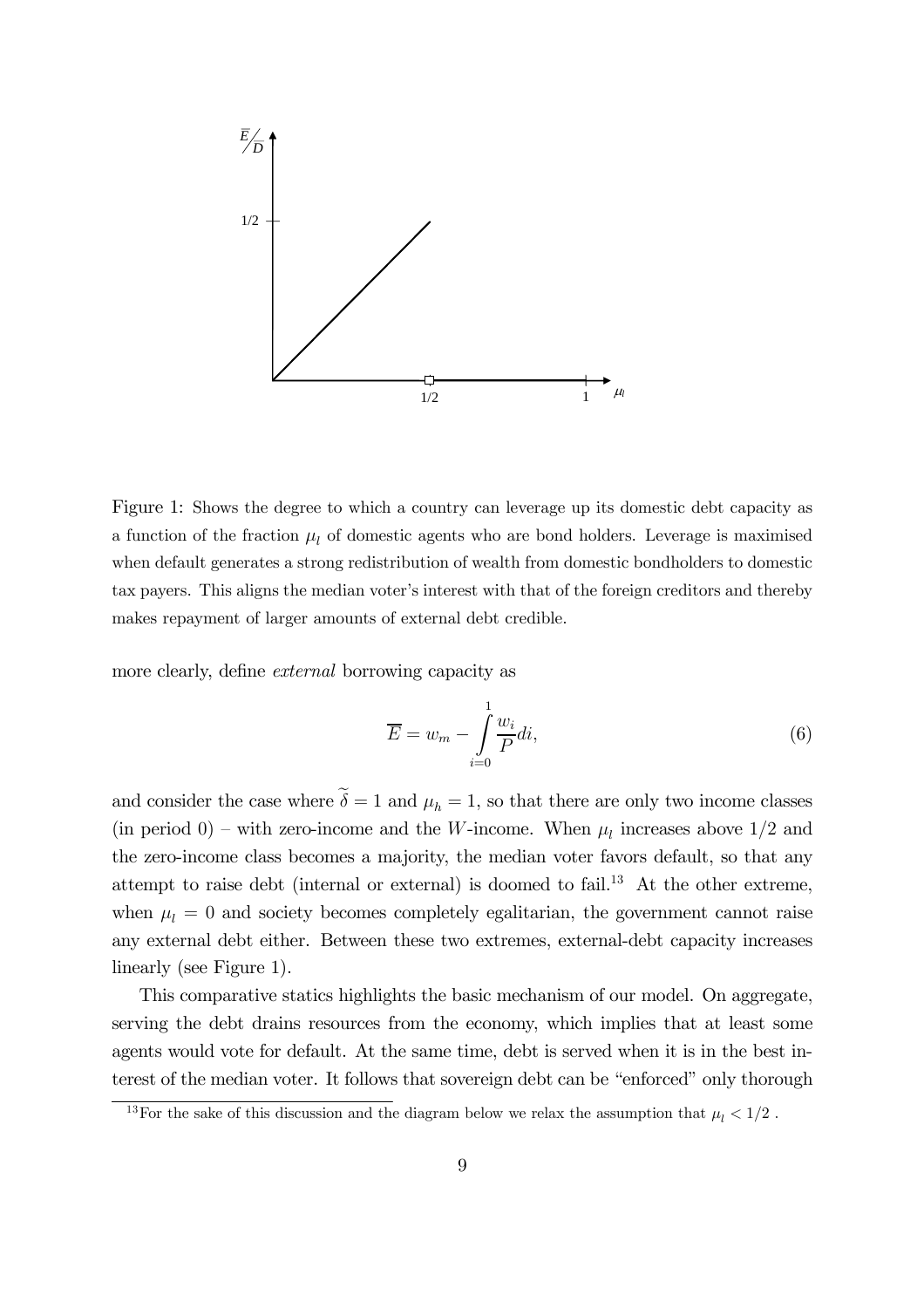a certain conflict of interests between local agents. Since in our model interests diverge as a result of differences of income, some inequality is essential in generating external debt capacity. At the same time, if income distribution is so un-equal that it is in the interest of only a small minority to serve the debt, capacity again falls to zero.

Lastly, Figure 1 implies a built-in home bias in sovereign debt: capacity is maximized when  $\mu_l$  approaches 1/2 from below. Hence, at least half of the debt must be held by domestic agents, otherwise the median voter would not be interested in serving it. We believe that our argument can be extended to equity, the more common object of the of the home-bias puzzle.14

#### 4. Extension: secondary trading, bonds and bank debt

Our first extension involves no formal elaboration of the model; we argue that the results of the previous section would still go through if the period-0 trading is interpreted as a reallocation of old debt via a secondary market rather than an IPO of new debt. Crucially, however, this reinterpretation allows us to make the important distinction between tradable and non-tradable debt — primarily bank debt.

The extension is motivated by the observation that tradable sovereign debt is "easier" to enforce relative to bank debt. Indeed, Beers and Chambers (2003) point out that the primary channel of sovereign lending during the 19th century was through tradable bonds. Banks entered the market during the second half of the 20th century, only to suffer the effect of the 1980s debt crisis. Interestingly, while default rates on bank lending increased sharply, default rates on bonds remained low. Moreover, there were quite a few cases where sovereign debtors defaulted on their bank debt, but served their bonds. Recently, maybe as a reaction to that experience, the structure of the sovereign-debt market has change significantly. An IMF (2003) publication reports that "the traditional syndicated loan market shrank in the second half of the 1990's ... [and] the role of the lead bank has shifted ... from that of the agent of the lending group to the underwriter of the deal". At the same time, there was a sharp fall in interest-rate spreads, which is consistent with a lower probability of default.<sup>15</sup>

Suppose that at time  $t = -1$  a certain amount of sovereign debt,  $B < w_m$ , was issued. The debt had two components: non-tradable *foreign* bank debt,  $B_{BK} > 0$ , and tradable

 $14$ Kremer and Mehta (2000) identify a related reason for home bias: since repayment and the amount of tax are negatievly correlated for locals, their risk exposure from holding the domestic bond is smaller than for foreigners, who are not 'hedged' through tax savings in the case of default. Hence, home bias may also result from risk sharing. In the context of equity, Biais and Perotti (2002) investigate the political economy considerations of share allocations in privatizations.

 ${}^{15}\mathrm{See}$  also Bolton and Jeanne (2005) .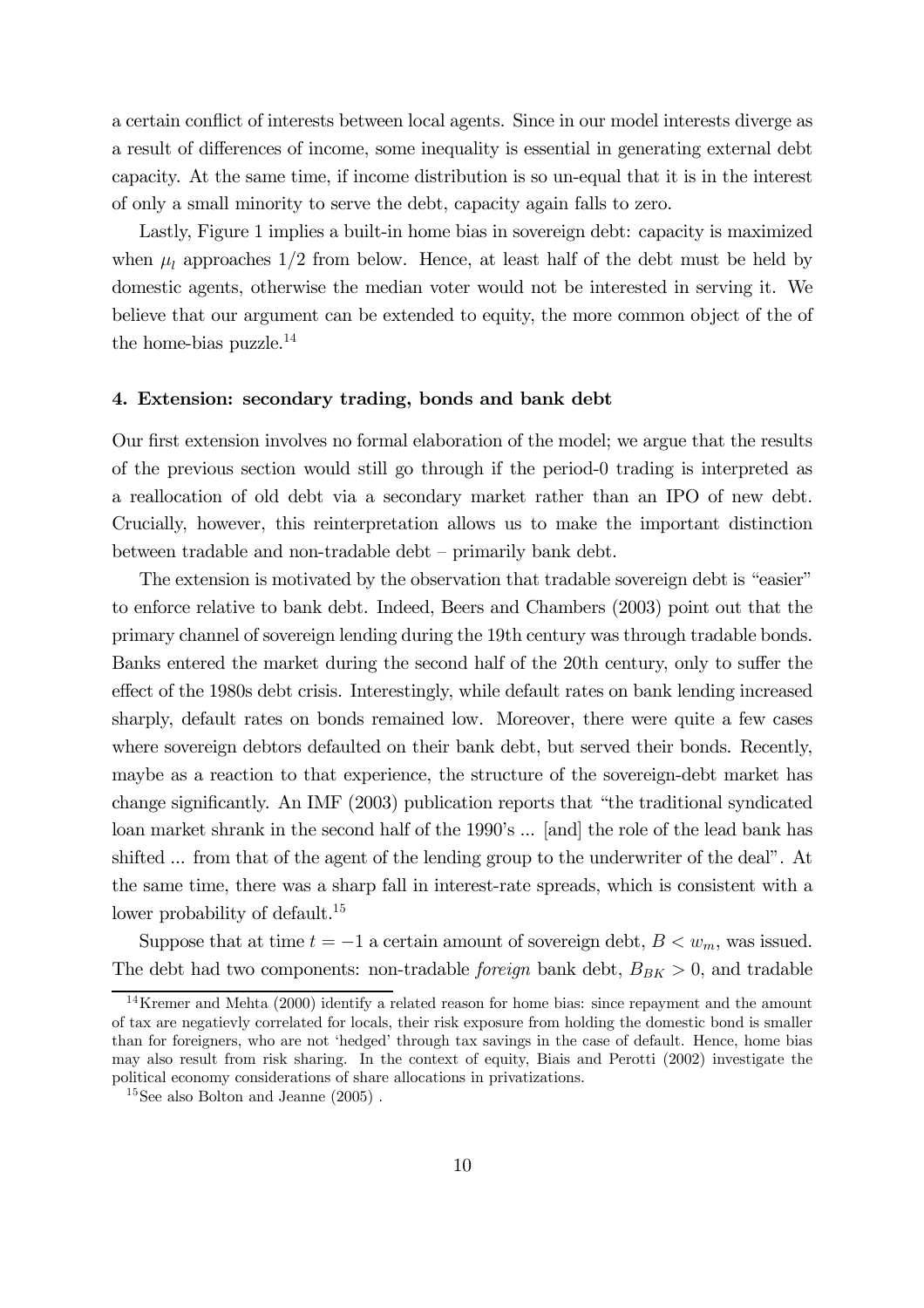bonds  $B_{TR} > 0$ , so that  $B_{BK} + B_{TR} = B$ . Most of the rest remains as in the previous section. Note, particularly that the domestic population receives its income endowment at  $t = 0$ , so that at the time of the IPO (i.e. at  $t = -1$ ) the debt had to be taken by either the foreigners or the market maker. Note also that political decisions still take place at  $t = 1$ , which captures the reality of a much higher frequency of trading relative to political decisions. However, voters would have to make two separate decisions, one with respect to the bank debt and the other with respect to the bonds.

It thus follows that when period-0 market opens, the domestic agents would spend their endowment buying sovereign debt  $-$  the only store of value available to them. By construction, the banks cannot sell their debt, but the foreigners would (either the whole lot or part of it). Doing so, they will find themselves in exactly the same position as the government of the previous section. Since  $B_{TR} < B < w_m$ , the debt would be traded at a price of 1 in (perfect) foresight that it would be served at  $t = 1$ . Hence, the bond-holders would be fully served, either by holding the bonds to maturity or by selling them at face value at  $t = 0$ . At the same time, it is not in the interest of any domestic agent to serve the bank debt. Note, however, that had the foreign banks held their debt in the form of bonds they could have participated in the interim trade and obtain full service.<sup>16</sup>

Note that at period 0 it is already in the best interest of local agents to collude against the foreigners, abstain from trade and default on the debt ex post. Hence, this extension of the model highlights another important aspect of our mechanism, which is the role of open markets in breaking potential collusion. From a practical point of view, the question is how realistic is the assumption that the government cannot effectively prohibit such trade. Perhaps the many failures to impose currency controls are a testimony that it is. Note also that domestic traders need not hold their bonds directly; it is enough that a custodian holds (and redeems) them on their behalf for them to vote against default. From an exante (period −1) point of view, the sovereign's inability to impose restrictions on bond trading is a commitment device from which the economy clearly benefits (remember that the borrowing is used in order to fund welfare-improving investments in infrastructure).

#### 5. Extension: market opacity and the "sudden stop"

In this Section we maintain the assumption that f and  $\tilde{\delta}$  are realized before period-0 trading starts, but relax the assumption that the realization is common knowledge. Under conditions of such "opacity" the market maker can no longer distinguish foreign

<sup>&</sup>lt;sup>16</sup>We ignore the question why the banks agreed to lend at  $t = -1$ ; either another mechansim, e.g. the threat of sending "gun boats", existed then but vanished later, or the analysis may be viewed as an off-the-equilibrium-path analysis of the impossibility of soverign bank lending.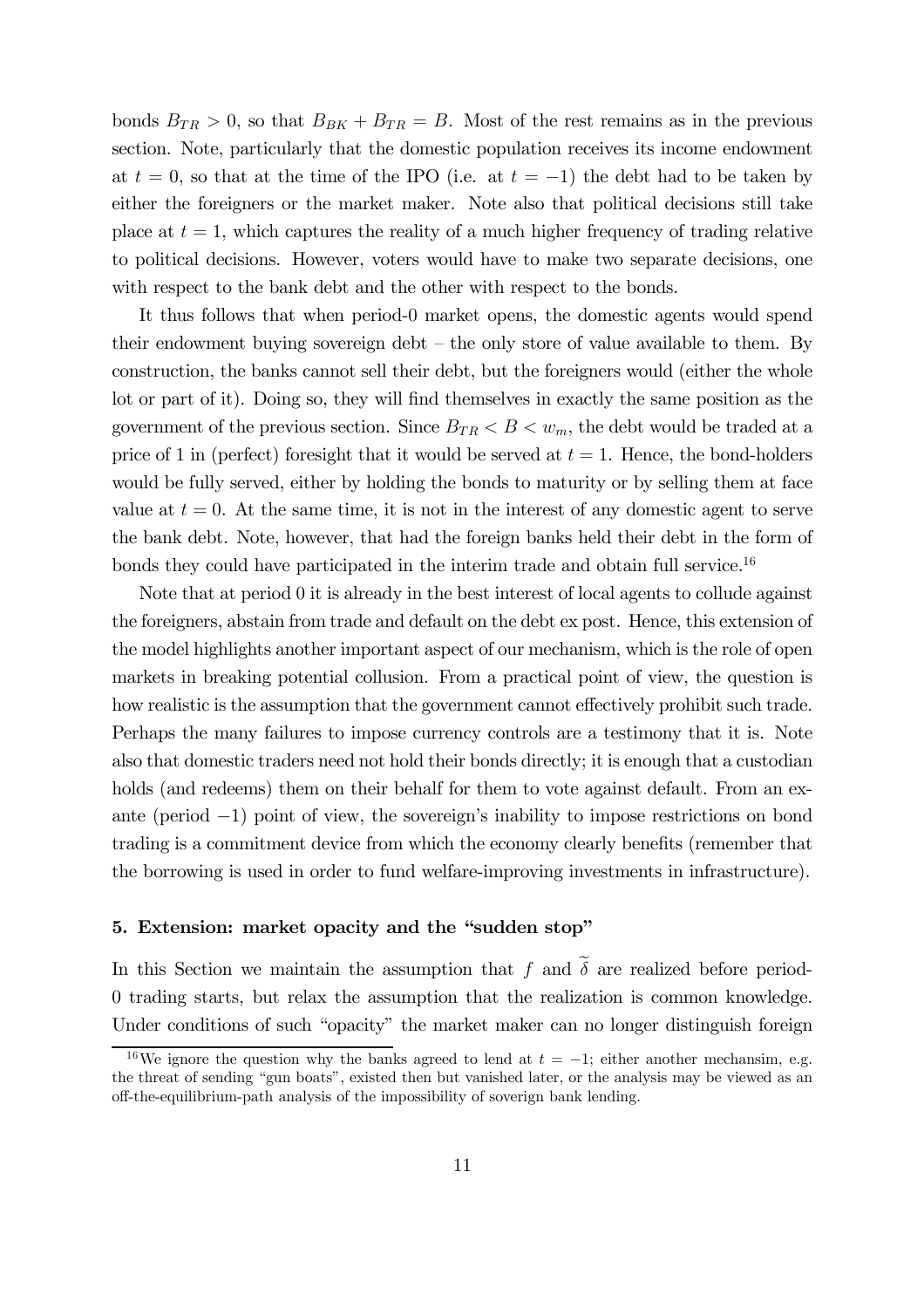from domestic demand. Clearly, his "guess" regarding the size of the domestic position still plays a critical role in his pricing decision, for it is directly related the likelihood of default.

The extension is pursued not just for the sake of realism, but mainly because of its relation to the popular conjecture that random non-fundamental "noise" in international capital flows may cause substantial disruption in economic activity and sharp fluctuations in asset prices; c.f. Calvo's (1998) analysis of the "sudden stop" in that year's financial crisis.17 In our model, upon a random drop in foreign demand the market maker observes a low level of the order flow and assigns a lower probability to the possibility that the median voter has strong demand for the bond. As a result, he also assigns a higher probability to the event of default. We develop this idea further and derive results about the relationship between foreign-demand volatility on debt capacity.

Suppose that upon the realization of  $\tilde{\delta}$  and f, agents make their investment decisions (which in this simple setting are independent of their inferences regarding other agents' decisions) and submit their orders to the market maker, who observes the entire order flow

$$
d = f + l,\tag{7}
$$

where l denotes local demand. As before, the market maker prices the bond and takes on the slack between  $B$  and  $d$ . Although the market maker cannot observe  $f$  and  $l$  directly, he can form expectations, conditional upon d, using information about the unconditional distribution of these variables, which is still assumed to be common knowledge.

Denote by  $g(d)$  the market-maker's conditional probability that  $\widetilde{\delta} = 1$ . If  $\widetilde{\delta} = 1$ , then local demand is

$$
l_1 = W\left(1 - \mu_l\right)
$$

and if  $\widetilde{\delta} = \delta$  then local demand is

$$
l_{\delta}=W\left[1-\mu_h+\delta\left(\mu_h-\mu_l\right)\right].
$$

The market maker observes (7) and uses Bayes' law in order to infer the conditional probability

$$
g(d) = \frac{\left(1 - \gamma\right)h\left(d - l_1\right)}{\left(1 - \gamma\right)h\left(d - l_1\right) + \gamma h\left(d - l_\delta\right)}.\tag{8}
$$

This allows us a characterization of equilibrium prices when  $B = W^{18}$ .

 $17$ See also Kaminsky and Reinhart (1999) exploration into the interrelations between balance-ofpayment and banking crisis; see also Detragiach and Spilimbergo (2001).

<sup>&</sup>lt;sup>18</sup>It is straightforward to complete the characterisation of equilibrium for any level of B. For expositional clarity we focus on the case  $B = W$  which maximises the expected amount of funds raised ex ante.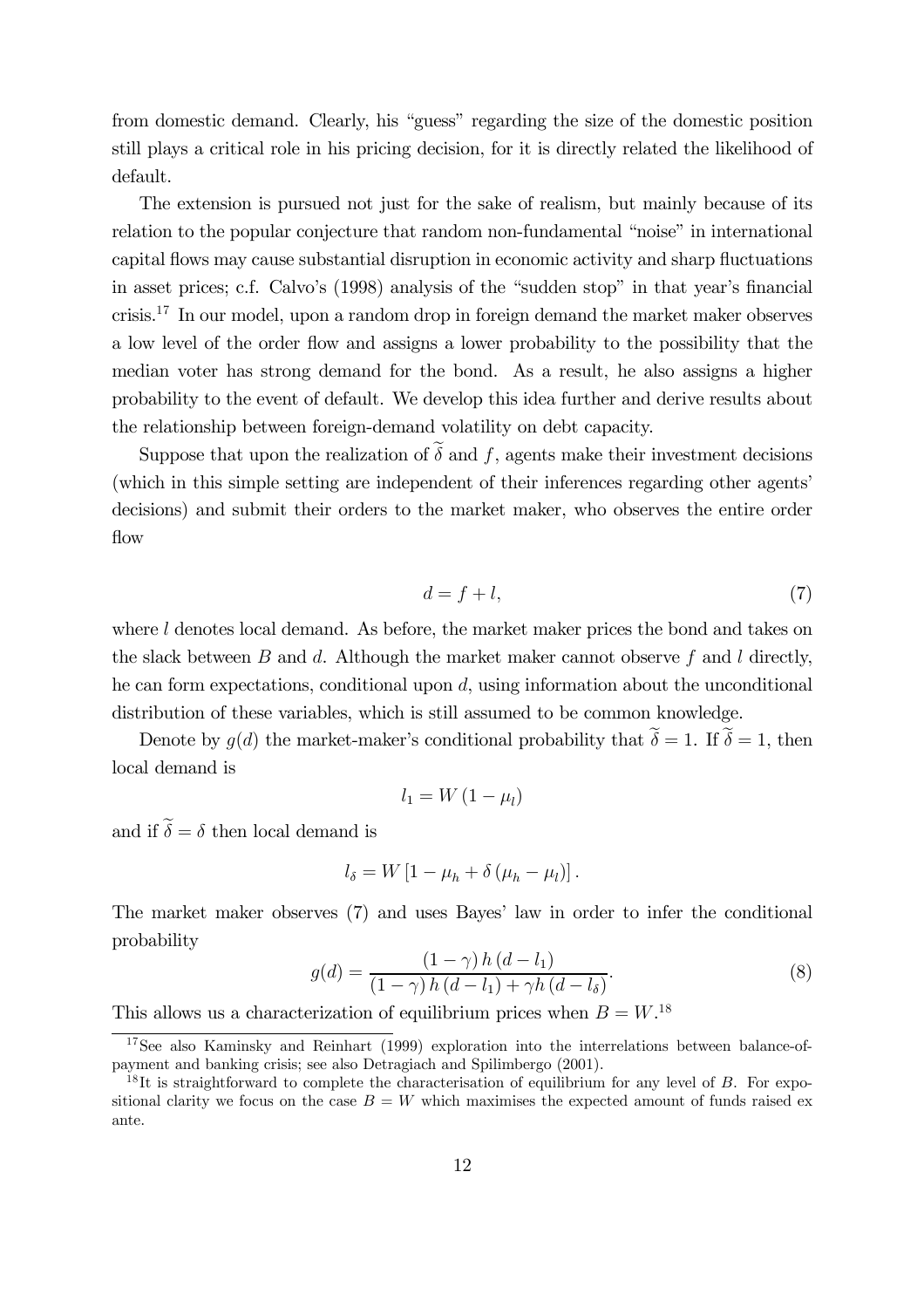**Proposition 2** If  $B = W$  then there exists a unique equilibrium with price

$$
P = \max\left\{\delta, g(d)\right\}.
$$
\n(9)

*Proof.* Suppose  $q(d) > \delta$ . With probability  $q(d)$ ,  $\tilde{\delta} = 1$  and the median voter's position is  $\frac{W}{P} \geq B$ , so that repayment occurs. With complementary probability the median voter's position is  $\frac{\delta W}{P}$ . When  $P = g(d) > \delta$  then  $\frac{\delta W}{P} < B$  so default occurs. Hence, repayment occurs with probability  $q(d)$  and the corresponding fair price is then  $P = q(d)$ .

Suppose  $q(d) \leq \delta$ . Therefore, the probability that  $\widetilde{\delta} = 1$  is smaller than  $\delta$ . If the median voter were to default for sure when  $\tilde{\delta} = \delta$ , then the price would drop below  $\delta$ . This, however, cannot be an equilibrium, because the median voter's position in that case would be larger than  $B$  and he would therefore vote in favor of repayment for sure. If the median voter always voted in favor of repayment, then the equilibrium price would have to be  $P = 1$ , which implies that the median voter has a strict preference for defaulting after  $\tilde{\delta} = \delta$ . The only equilibrium is therefore in mixed strategies over the default decision. The median voter is only indifferent between repayment and default after shock  $\tilde{\delta} = \delta$  if  $P = \delta$ . Denote by  $\theta$  the probability with which the median voter after shock  $\tilde{\delta} = \delta$  votes in favor of repayment when he is indifferent. Then  $\theta$  is determined such that the price is informationally efficient:

$$
\delta = g(d) + \theta(1 - g(d)).\tag{10}
$$

Since  $\delta \ge g(d)$  it is clear that  $a \theta \in [0, 1]$  exists such that (10) can be satisfied for any  $\delta$ .

#### 5.1 The sudden-stop phenomenon

Consider the case where foreign demand  $f$  is normally distributed with mean zero and variance  $\sigma^2$ . In this case, the market-maker's Bayesian update (8) can be calculated explicitly by substituting  $h(f)$  with the normal density. Figure 2 gives the resulting price function.

From Figure 2 we can see that the bond price is a non-linear function of total demand  $d$ . At high realizations of  $d$  it is relatively certain that local demand is sufficiently high to guarantee repayment. Therefore, the price is relatively insensitive to changes in  $d$  - the bond market is stable. For lower realizations of d price can become extremely sensitive to changes in d. This occurs in the region where the market maker's inference over local demand is very noisy. The market maker therefore responds erratically to variations in underlying demand. The price of debt drops sharply in response to a decline in demand - the bond market is unstable. This can be understood as a crisis phenomenon: a small shock is enough to push the country over the brink.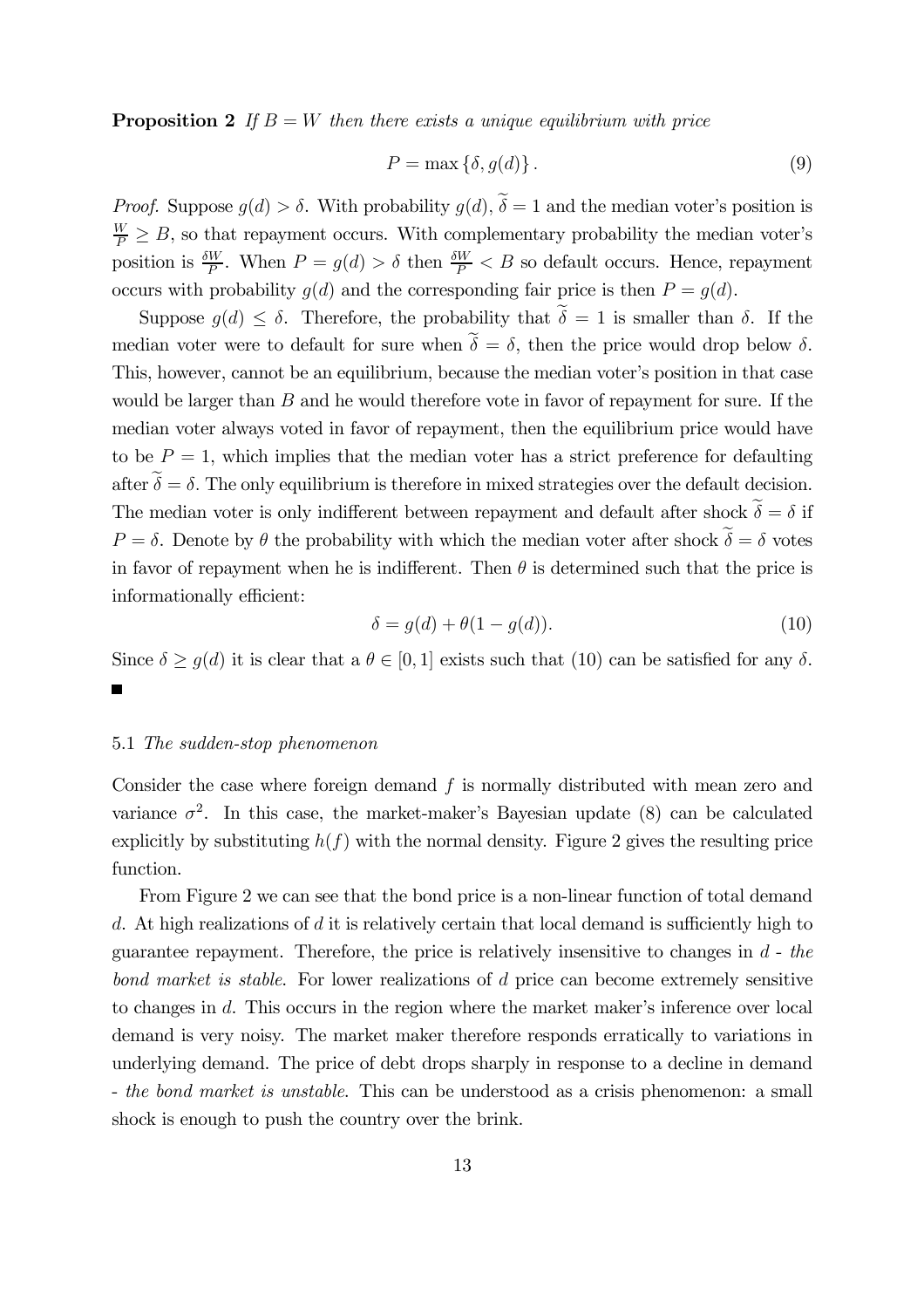

Figure 2: Gives the bond price as a function of underlying demand (solid line) and the density of demand (dashed line). Parameter values are  $W = 1$ ,  $\sigma^2 = 0.2$ ,  $\gamma = 0.05$ ,  $\delta = 0.1$ ,  $\mu_l = 0.1$ , and  $\mu_h = 0.9$ . A small probability of a shock to local demand can give rise to a strong drop in price for a small reduction in overall demand.

Two points are noteworthy about Figure 2. Firstly, the price of the bond falls when foreigners sell it, even though their demand has no impact on the bond's intrinsic value. When foreigners sell, the realization of total demand is low. Due to market opacity, the demand shock cannot be identified as non-fundamental and drives down the bond price. As the picture shows, a non fundamental outflow of capital can thus have a substantial effect on the market price of the bond.

Secondly, our model provides an interesting variation on existing market microstructure models. In that type of setting price effects are commonly generated by the presence of traders who are privately informed about an asset's fundamental value. The market maker can then infer some of that information from the order flow and adjusts prices in response. In our setting there are no privately informed traders. Instead, demand itself determines the bond's fundamental value via the political economy considerations that underlie the governments default decision. The information contained in total demand about its composition then generates a link between price and demand.

Note that more standard market microstructure models tend to generate a linear relationship between equilibrium price and demand (for an overview see O'Hara (1995)). An exception is Germain and Dridri (2001) who present a model where privately informed traders receive a signal with binary distribution ('buy' or 'sell'), and normally distributed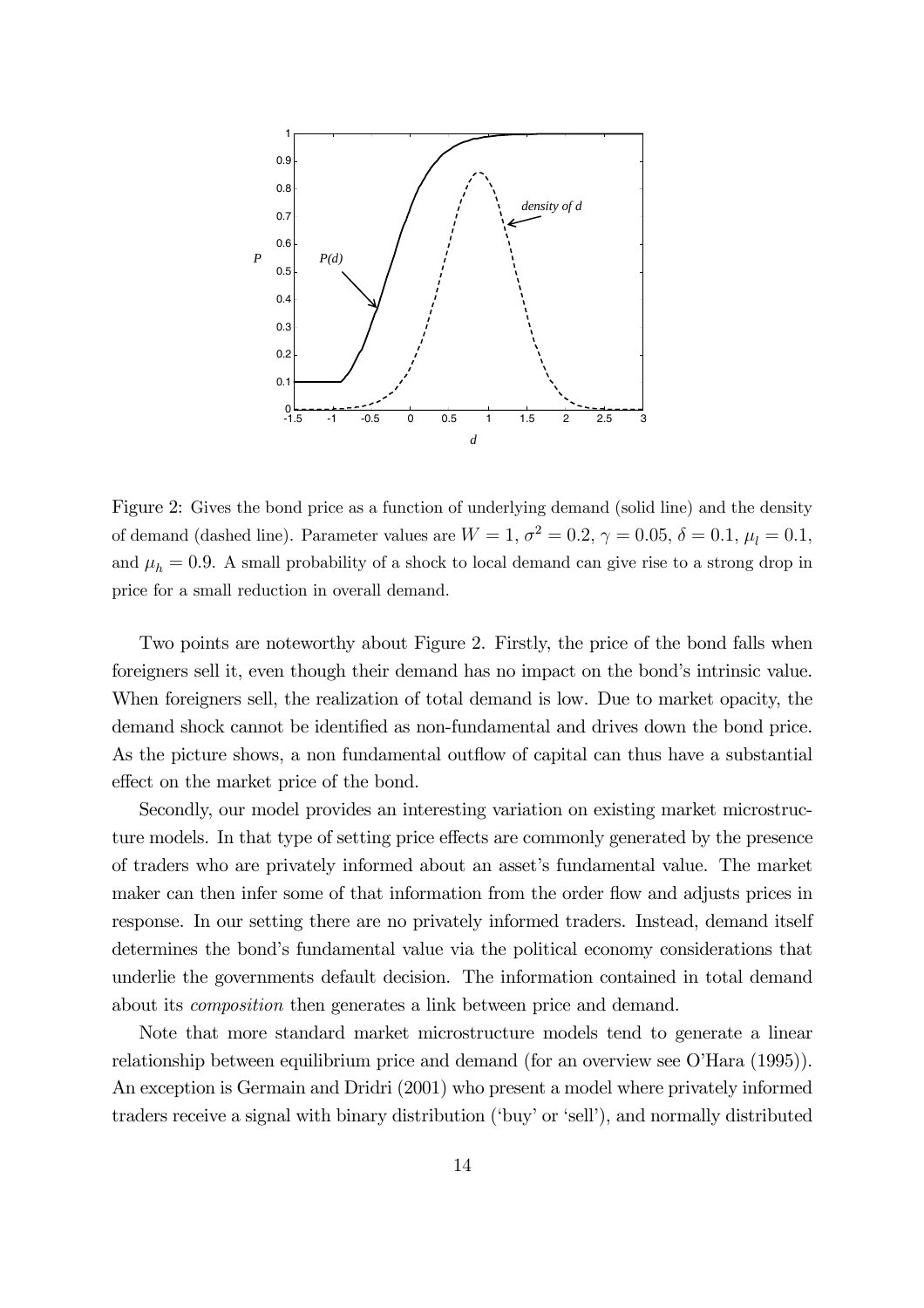noise. The resulting price function corresponds to our function  $q(d)$  and thus also features regions of relative price stability and a region where the price changes sharply in response to demand. An important difference between that model and our analysis is that in Germain and Dridri (2001) the price function is driven by the signal distribution which is essentially arbitrary. By contrast the price function in our model is driven by the binary payoff distribution, which is endogenous and a robust feature of the political economy set-up that determines default.

#### 5.2 Debt capacity

Once we know the price function  $(9)$  we can calculate the expected amount of money K that the government can raise when it issues B bonds. Denote by  $H(f)$  the distribution function of f, i.e.,  $H(f) = \int_0^f$ calculate the expected price at which the government can issue the bond.  $h(s)ds$ . Moreover, define  $d^*$  by  $\delta = g(d^*)$ . We can then

**Lemma 1** If the government issues  $B = W$  bonds, their expected price will be

$$
E(P) = (1 - \gamma) [1 - (1 - \delta) H (d^* - l_1)]
$$
  
+
$$
\gamma \delta H (d^* - l_\delta).
$$
 (11)

Proof see Appendix.

Using (11) it is straightforward to calculate the country's debt capacity  $K = B \cdot E(P)$ as a function of the underlying distribution of foreign demand.19 Going back to our earlier example of normally distributed foreign demand, the expected price can be calculated for different levels of foreign demand volatility  $\sigma$ . The result is provided in the next Proposition and illustrated in Figure 3.

## Proposition 3 An increase in the volatility of foreign demand reduces debt capacity.

Proof see Appendix.

The expected price of debt and therefore debt capacity, falls when foreign demand is more volatile. Given that all agents in the economy are risk neutral and that debt is fairly priced this result is non trivial. In order to understand it, we need to consider how the market mechanism allocates bonds across the population of locals. In the extreme case where foreign demand is certain, the equilibrium price fully reflects the underlying realization of local demand. If local demand is high  $(\tilde{\delta} = 1)$  then the equilibrium price

<sup>&</sup>lt;sup>19</sup>Again it is straightforward to show that debt capacity is maximised if the government issues  $B = W$ .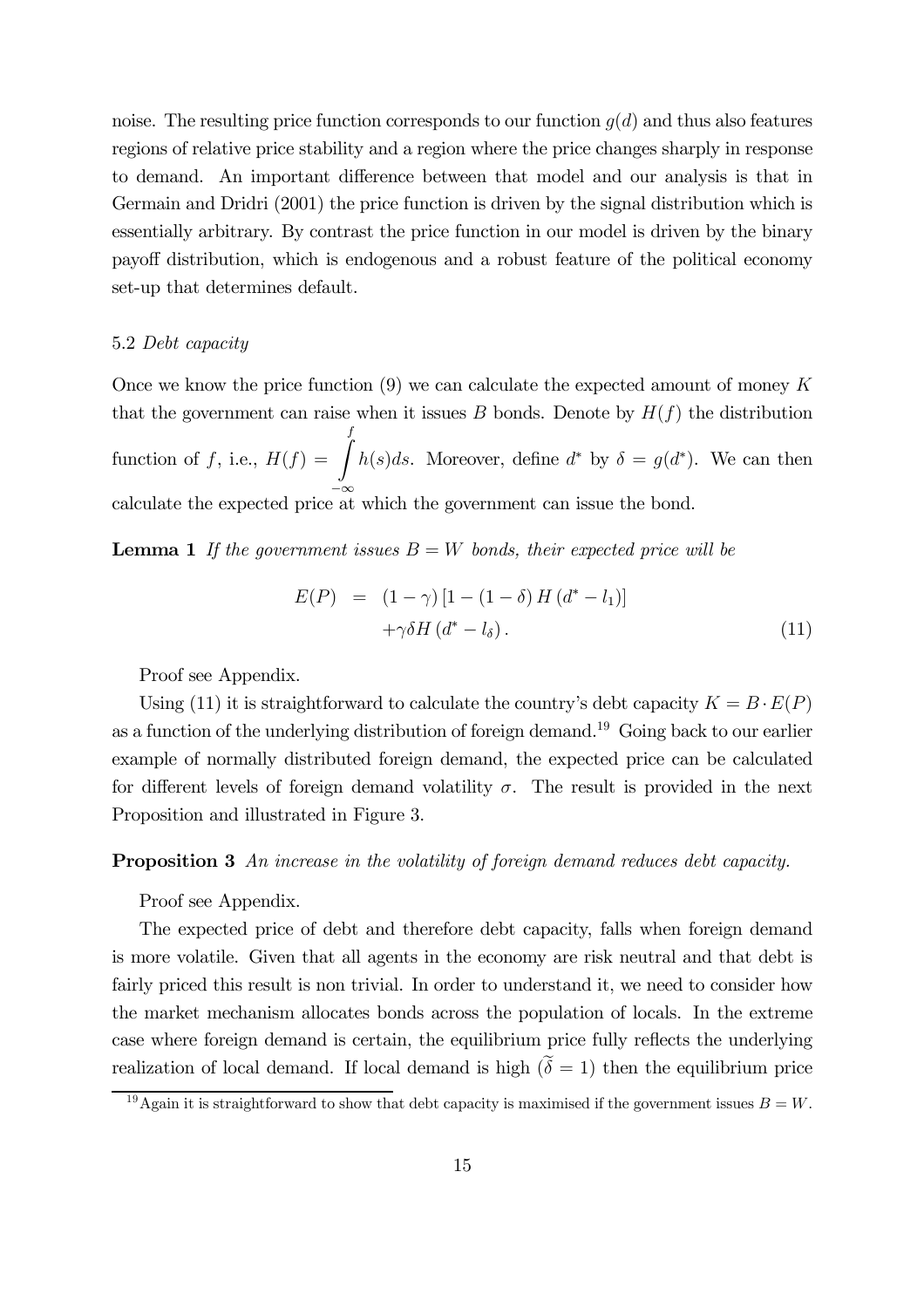

Figure 3: Shows the expected bond price (and debt capacity) as a function of the volatility  $\sigma$ of foreign demand. Parameter values are  $\gamma = 0.4$ ,  $\delta = 0.3$  and  $W = 1$ . The solid, dashed and dotted line have the following values for  $(\mu_l, \mu_h)$ , respectively: (0,1), (0.2,0.8), and (0.3,0.7).

is  $P = 1$  and debt capacity is fully utilized at  $W = B$ . If local demand is low  $(\tilde{\delta} = \delta)$ , then the price drops to  $P = \delta$ . The price reduction is important, because it allows more bonds to be allocated to the median voter compared to if the price had stayed high at  $P = 1$ . This is crucial, because it stabilizes the underlying bond issue: even when local (and therefore the median voter's) demand is low, prices adjust so as to allow the median voter to hold enough bonds to repay with positive probability.

The allocation of bonds changes when foreign demand is volatile. The price now reflects underlying local demand with noise and therefore distorts the bond allocation. Distortions are possible in two directions. The price can be too high or too low, compared to the benchmark price that would obtain if local demand were publicly observable. If foreign demand is high and local demand is low, the price will end up too high. This reduces the number of bonds that will be allocated to locals: foreign demand crowds out local demand. The bond will then not be repaid and anticipating this possibility the bond price will be lower than 1 even when overall demand is high. This has a negative effect on the amount of funds that can be raised. Conversely, if local demand is high and foreign demand is low the bond price may be too low. In this case, the median voter gets a large allocation of bonds. However, this increased allocation does not improve the bond price since local demand was high and repayment therefore occurs anyway. The pricing error introduced by the combination of foreign demand volatility and market opacity therefore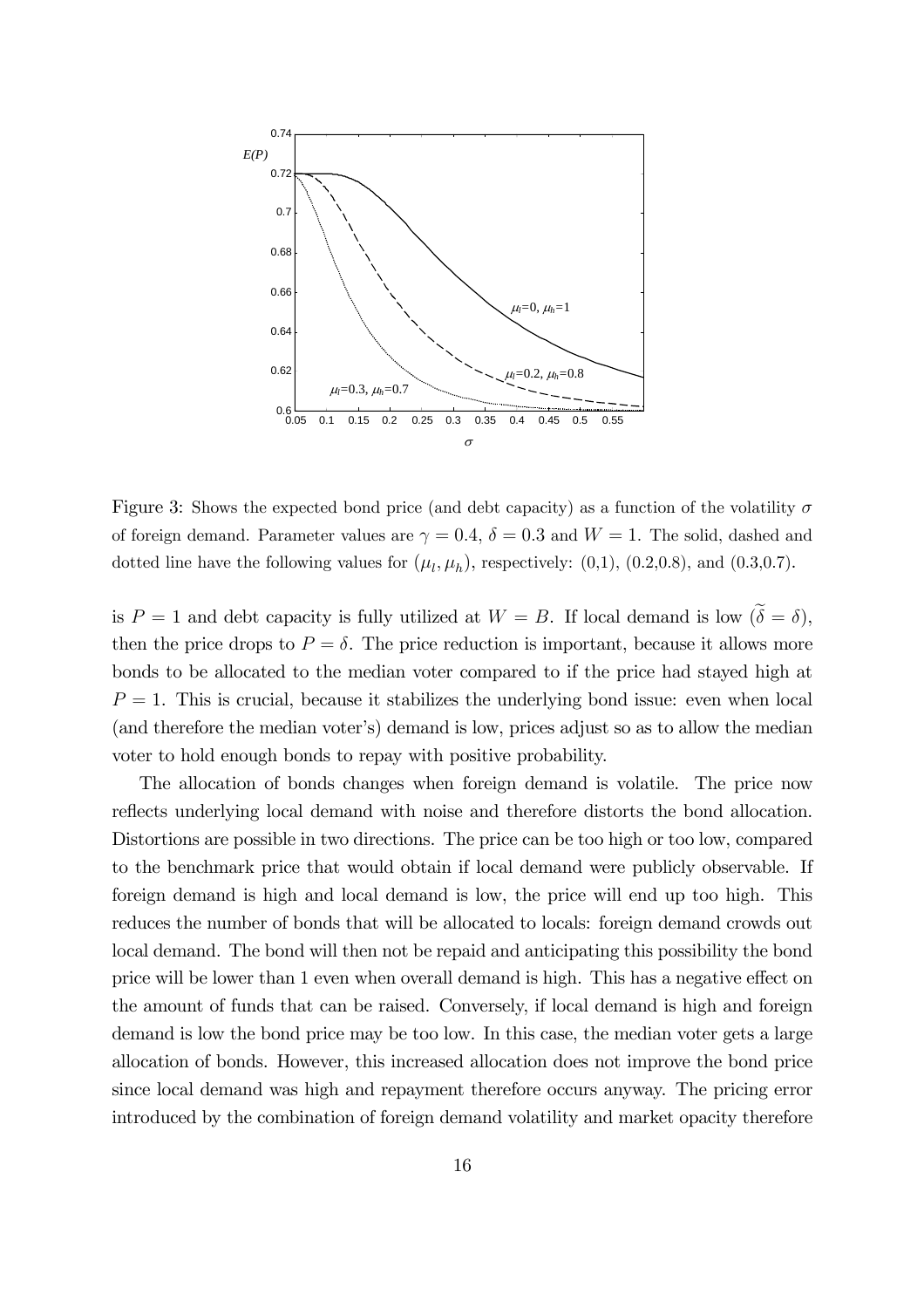has an asymmetric effect on debt capacity: overpricing crowds out the already low local demand and reduces the repayment probability, while underpricing has no effect on the repayment probability. On balance this reduces debt capacity.

The impact of volatility on debt capacity depends on the variability of local demand. Since a small variability in local demand can have a significant effect on the stability of sovereign debt, a correspondingly small amount of foreign noise can therefore have a large impact on debt capacity. This can also be seen from Figure 3, which provides the relationship between  $E(P)$  and  $\sigma$  for different values of  $\mu_l$  and  $\mu_h$ . The variability of local demand can be calculated as

$$
l_1 - l_\delta = W (1 - \delta) (\mu_h - \mu_l).
$$

When  $\mu_h - \mu_l$  is large local demand variability is large and therefore aggregate demand is relatively informative, even when foreign demand is somewhat volatile. As  $\mu_h - \mu_l$  becomes smaller the inferences about local demand that can be drawn from total demand become more noisy. An increase in foreign demand volatility therefore has a stronger negative impact on debt capacity. In the example a 20% volatility in foreign demand (measured in fraction of the outstanding face value of debt) reduces the country's overall debt capacity by 13%.

## 5.3 Book building: conditioning B on the order flow

The assumption that the government makes a decision about the volume of the IPO regardless of the "strength" of the market and the expected price may seem a little contrived. Hence, we develop in this section a variation of the opaque-market model where the government is allowed to fix  $B$  only after it has observed the order flow  $d$ , capturing the flavor of a book-building process.

We start with an analysis of the revenue-maximizing issuing policy:

Lemma 2 Debt capacity is maximized at W when the face value of bonds issued is

$$
B = \frac{W}{g(d)}.
$$

*Proof.* If the government issues  $B = \frac{W}{g(d)}$  bonds, then repayment occurs when local demand is high  $\tilde{\delta} = 1$ , but not otherwise. This follows directly from the repayment condition on the median voter. The fair price of the bond is then  $P = g(d)$  and the revenue raised is exactly W. If  $B > \frac{W}{g(d)}$  then the price has to fall until the median voter is willing to repay when  $\tilde{\delta} = 1$  (otherwise repayment would never occur, which cannot be an equilibrium). Willingness to repay requires  $\frac{W}{P} \geq B$  and from this it follows directly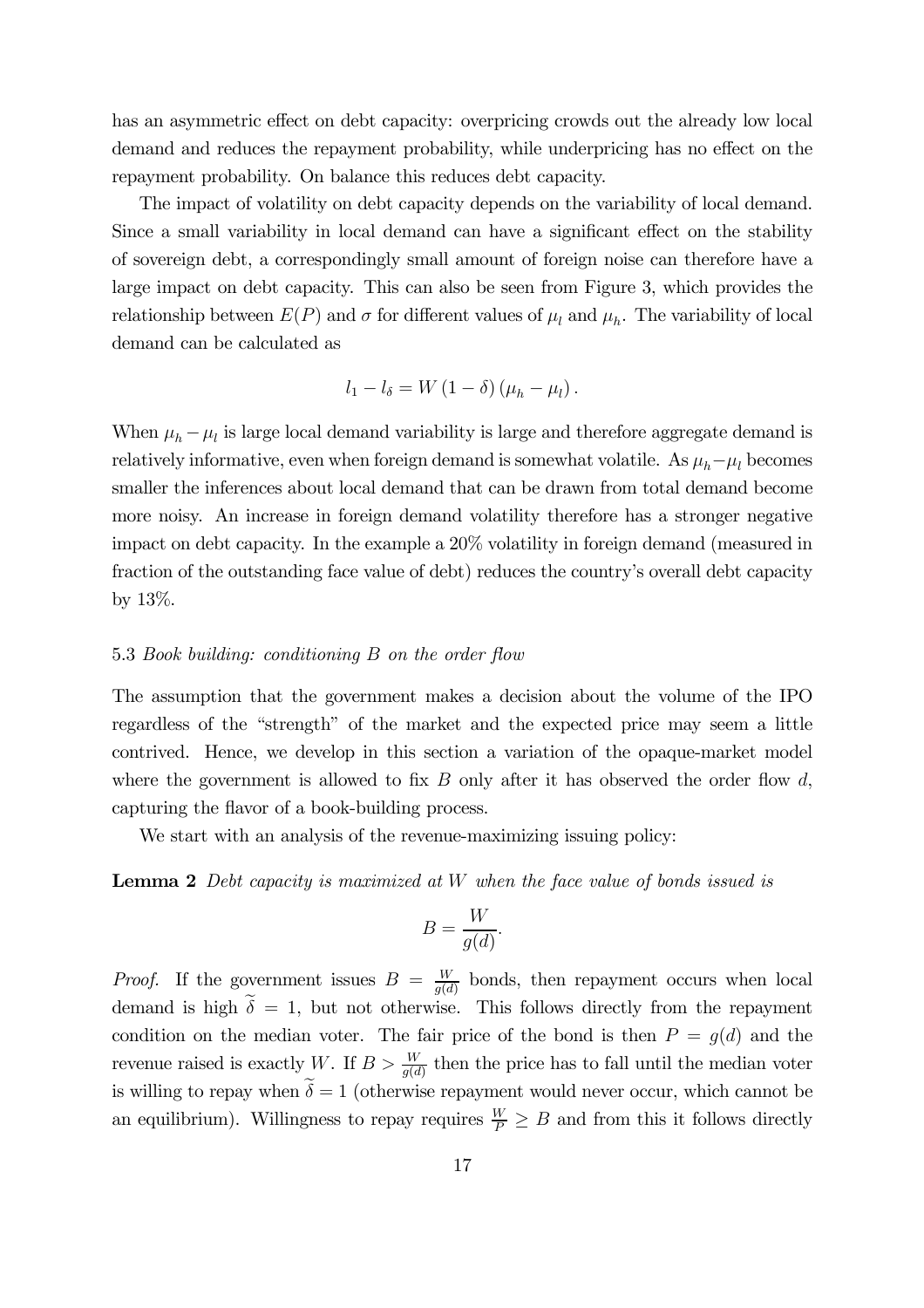that  $B \cdot P \leq W$ . Hence, W is indeed the maximum debt capacity. Moreover, reducing B to a level that would be compatible with repayment when  $\delta = \delta$  reduces debt capacity, because it would require  $\frac{\delta W}{P} \geq B$  and therefore  $B \cdot P \leq \delta W$ .

It is clear from the above that debt capacity is bigger when the government can condition on the observation of aggregate demand before setting B. This is not surprising, since aggregate demand is informative about the likelihood that the median voter has high demand, and therefore prices and  $B$  can be adjusted to ensure that a constant amount W can be raised. Alternatively, one could think about this mechanism in terms of a slightly different contract between the government and the issuing intermediary. The government makes a request to the intermediary to raise  $W$  worth of debt and determine the required face value of debt after having observed aggregate demand. Note that in this case foreign demand volatility has no impact on debt capacity.

This is not to say, however, that foreign demand volatility has no impact on the quality of the debt that is issued. According to the issuance policy the face value and the price of debt do depend on the realization of aggregate demand. In particular, if demand d falls, the government issues more and lower quality debt. If the government is concerned about the quality of its debt per se and not just revenues raised, then demand volatility does have an impact on debt capacity.

To see this consider a government that imposes a lower bound on the quality of its debt. Since the equilibrium price of debt exactly reflects the quality of debt, the government can simply impose a lower bound on the price of debt that it is willing to issue. Suppose the government has thus chosen a lower bound, or a price floor  $P_{floor}$ for its debt. In that case it has to modify its issuance rule as follows. If  $g(d) \geq P_{floor}$ then the government issues  $B = \frac{W}{g(d)}$  like before. When  $g(d) < P_{floor}$  the government reduces B to  $\frac{\delta W}{P_{floor}}$  so as to maintain a constant quality of debt. The government thus loses revenue whenever demand drops below the point where  $g(d) = P_{floor}$ .

An increase in foreign demand volatility now will have an impact on the expected revenue raised. This is because with higher demand volatility, the likelihood that demand shocks will force the government to reduce the size of the bond issue increases. In expectation debt capacity therefore falls when foreign demand volatility increases. Figure 4 illustrates this effect. As foreign demand volatility increases the expected amount of debt raised falls. This effect is more pronounced when the government is more concerned with debt quality. The higher the lower bound on quality (price floor), the stronger is the impact that volatility has on debt capacity.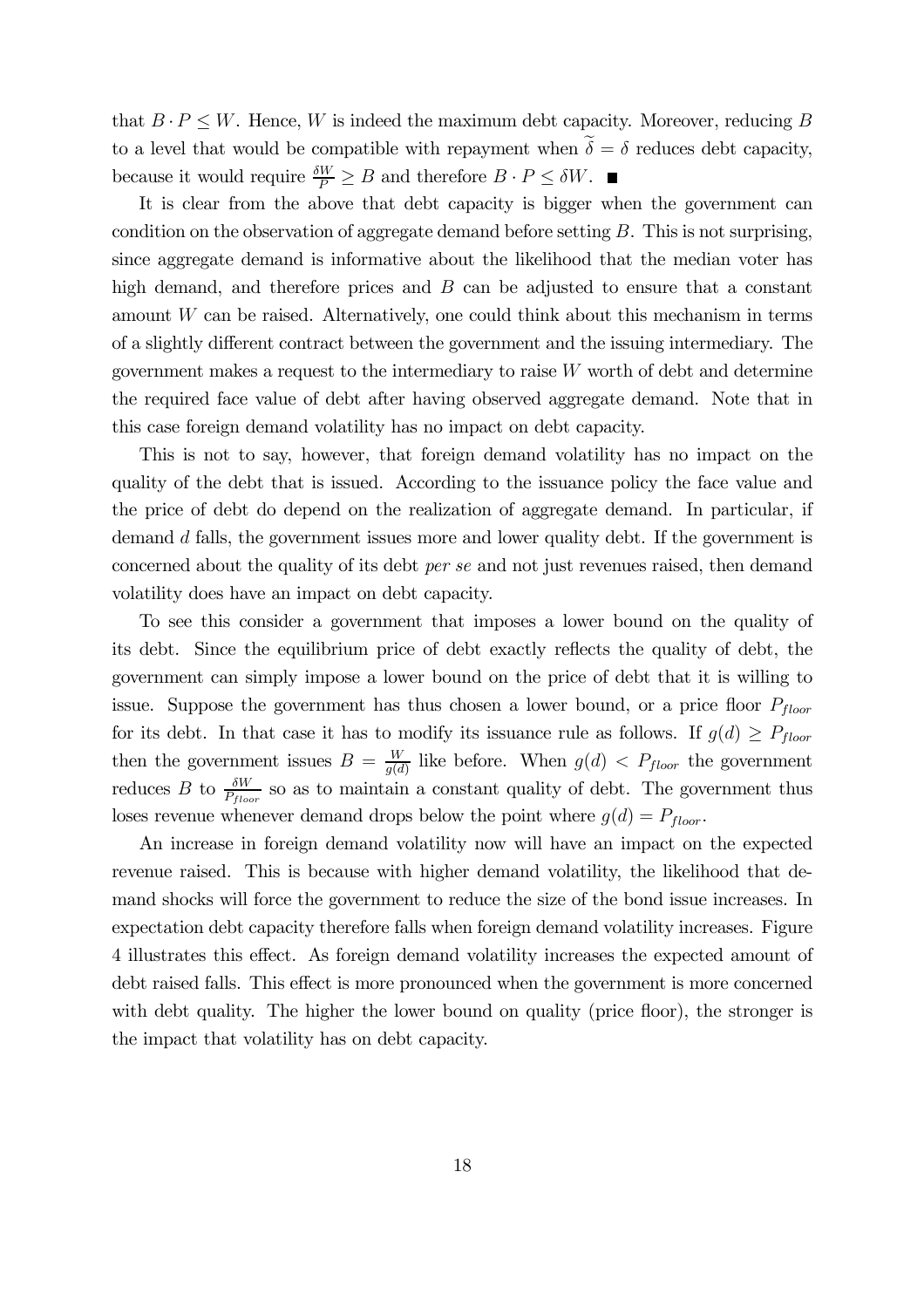

Figure 4: Illustrates the impact of foreign demand volatility on debt capacity, when the government imposes a lower bound on debt quality (and therefore price). Parameter values are:  $W = 1$ ,  $\mu_h = 0.6$ ,  $\mu_l = 0.4$ ,  $\delta = 0.5$  and  $\gamma = 0.2$ .

#### 6. Extension: partial default

In our initial set-up of Section 2, we ignored without loss of generality the possibility of partial default, i.e., we restricted attention to repayments  $\tilde{\alpha} \in \{0,1\}$ . This resulted in mixed repayment strategies. It is actually possible to reinterpret the mixed-strategy equilibrium of Section 2 as a partial default. Suppose that  $B>w_m$  so that  $P < 1$ . Since the median voter is risk neutral, he is indifferent between mixing  $\tilde{\alpha} = 1$  and  $\tilde{\alpha} = 0$  with a probability of  $P$  and serving a fraction  $P$  of the debt with certainty. For similar reasons, the market maker would equally price sovereign debt with the two voting patterns above at P. It follows that any mixed-strategy equilibrium can be re-interpreted as a partialdefault equilibrium. Such an interpretation, however, would be awkward due to the high level of indeterminacy in the voting. The object of this extension is to develop a variation of the basic model where in equilibrium voters strictly prefer a particular level of partial default relative to any other level of service. Essentially, debt is written down to the point that serves the interests of the median voter but no further. An additional bonus of the extension is the substitution of the lump-sum tax with a more realistic relative consumption tax.20

 $20A$ nother interesting question is what kind of tax regime would make sovereign debt most stable. We will not attempt to answer this question here.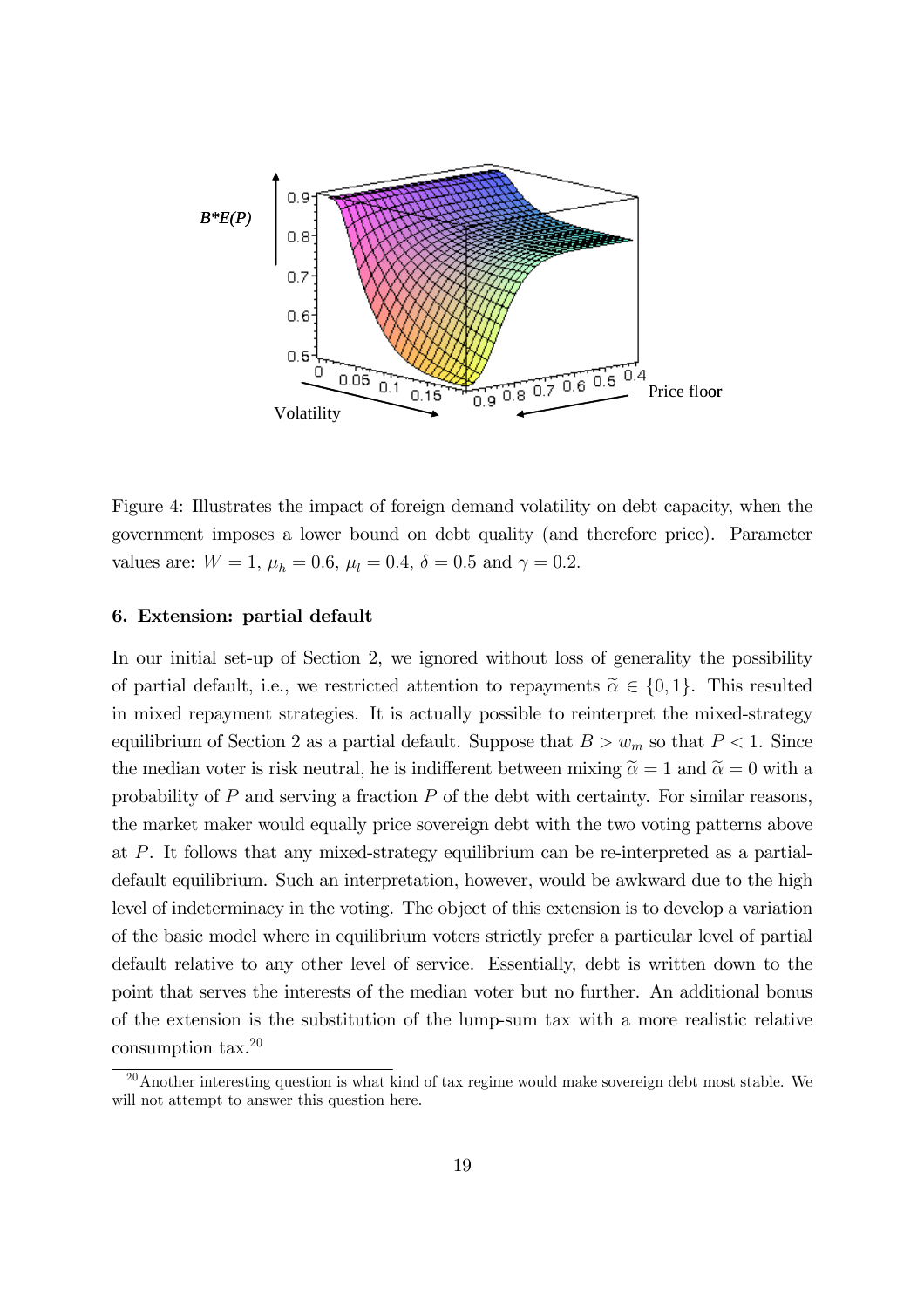Again, the extension is motivated by an unresolved puzzle in the sovereign debt literature. It is a well-established wisdom that corporate debt cannot be renegotiated with a multitude of creditors; see Bolton and Jeanne (2005) for a reinterpretation of this observation within the context of sovereign debt. Surprisingly, however, Roubini (2002) points out a number of "recent cases where there were thousands of bondholders (Ukraine, Pakistan, Ecuador, Russia) [but nevertheless] unilateral exchange offers have had overwhelming success with  $99\%$  plus creditors accepting the offer".<sup>21</sup> We suggest, in line with the citation, that it is more appropriate to regard these "renegotiations" as "confiscatory restructuring scheme"<sup>22</sup> rather than an outcome of a bargaining process in the usual sense of the word. Our interpretation is that the creditors' status-quo point — in case they reject the offer – is to get nothing,  $2<sup>3</sup>$  while on the debtor's side, it is actually in the best interest of the median voter to write-down the debt, but not all the way down to zero. No wonder that the exchange offer "succeeds" without any coordination mechanism on the creditors' side.

Consider therefore the following modification to our basic model, restoring the commonknowledge assumption. Firstly, assume that  $\delta = 1$ , i.e., all agents  $i \in (\mu_l, 1]$  have period-0 income W, while the other agents  $i \in [0, \mu_l]$  have zero initial income. Assume also that those agents who have no initial income have a positive second period income  $y_i = Y > 0$ . By contrast, those agents who have initial income  $W$  have no second period income, i.e.,

$$
w_{i} = \begin{cases} 0 & \text{for } i \in [0, \mu_{l}] \\ W & \text{for } i \in (\mu_{l}, 1] \\ y_{i} = \begin{cases} Y & \text{for } i \in [0, \mu_{l}] \\ 0 & \text{for } i \in (\mu_{l}, 1] \end{cases} .\end{cases}
$$

This structure lends itself to a generational interpretation; the  $i \in l = [0, \mu_l]$  income class (the "l-class") as the young generation who earn no income at period zero  $(w<sub>i</sub> = 0)$ but will have high earnings in the next period, while group  $i \in h = (\mu_l, 1]$  (the "h-class") corresponds to an old generation who earns income at period 0 but nothing later. Denote domestic per capita income at dates 0 and 1 by

$$
\overline{w} = (1 - \mu_l) W,
$$
  

$$
\overline{y} = \mu_l Y.
$$

As before assume that all agents care only about date 1 consumption and the only store of value is the government bond. It therefore follows that (1) holds.

<sup>21</sup>Sturzenegger and Zettelmeyer (2005) estimate that the (discounted) write-downs "clustered in the 25-35 percent range".

 $22$  The Economist, June 3, 1999.

 $23$ See Gray (2003).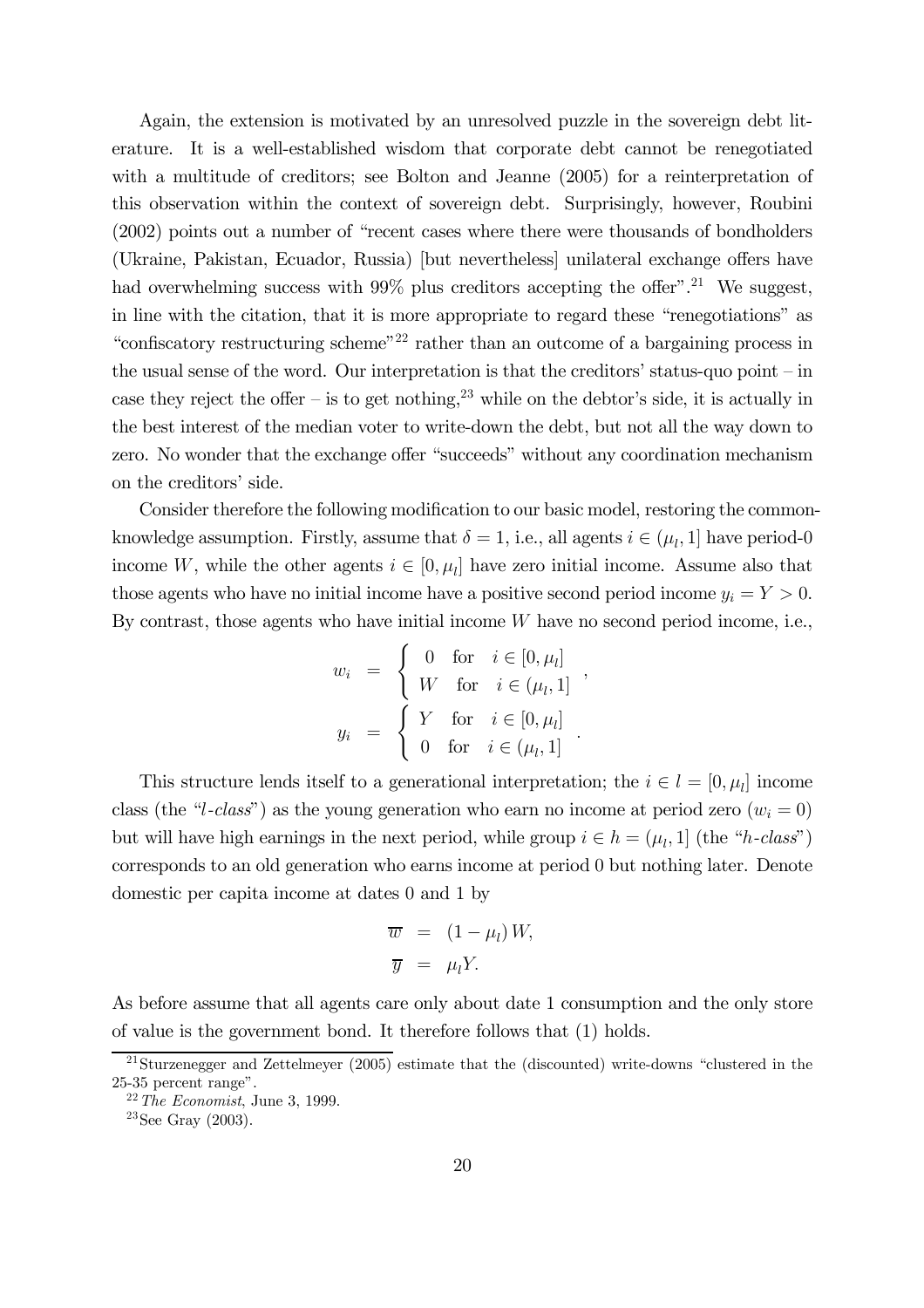Suppose that the government finances the bond repayment through a consumption tax at rate  $\tau$ . If the government proposes (and the voters approve) to repay a fraction  $\alpha$ of its liabilities, it needs to raise tax income  $T = \alpha B$  and set the tax rate  $\tau$  such that

$$
\tau\left(\overline{y} + \alpha \frac{\overline{w}}{P}\right) = \alpha B.
$$

We can then determine the tax rate as a fraction of  $\alpha$ :

$$
\tau(\alpha) = \frac{\alpha B}{\overline{y} + \alpha \frac{\overline{w}}{P}}.\tag{12}
$$

If the government proposes to repay a fraction  $\alpha$  of its debt, agent i will end up with date 1 consumption given by

$$
c_i(\alpha) = \left(y_i + \alpha \frac{w_i}{P}\right) \left[1 - \tau(\alpha)\right].
$$
\n(13)

Different income classes now have differing preferences over  $\alpha$ . This can be seen by taking the first derivative of  $c_i(\alpha)$  with respect to  $\alpha$  for agents belonging to each class. Taking the first derivative of  $(13)$  for the *l*-class yields

$$
\frac{dc_l(\alpha)}{d\alpha} = -Y \frac{d\tau(\alpha)}{d\alpha}.
$$

Since  $\frac{d\tau(\alpha)}{d\alpha} > 0$  it follows that  $\frac{dc_l(\alpha)}{d\alpha} < 0$ . Hence, the *l*-class clearly prefers the lowest possible amount of repayment. This is obvious: since they hold no bonds but pay taxes, l-class agents always benefit from full default.

The h-class on the other hand may not necessarily favor a corner solution. This is captured in the following result. Denote by  $\alpha_h^* = \arg \max c_h(\alpha)$ .

**Lemma 3** The h-class' consumption  $c_h(\alpha)$  is maximized at an interior solution  $0 < \alpha_h^* <$  $1 \text{ if}$ 

$$
B > \frac{(\overline{y} + \overline{w})^2}{2\overline{y} + \overline{w}}.\tag{14}
$$

*Proof.* We first check that  $c_h(\alpha)$  is concave. Setting  $y_i = 0$  and  $w_i = W$  in (13) we can calculate first and second derivatives as

$$
\frac{dc_h(\alpha)}{d\alpha} = \frac{W}{P}(1-\tau(\alpha)) - \alpha \frac{W}{P} \frac{d\tau(\alpha)}{d\alpha},
$$

$$
\frac{d^2c_h(\alpha)}{d\alpha^2} = -2\frac{W}{P} \frac{d\tau(\alpha)}{d\alpha} - \alpha \frac{W}{P} \frac{d^2\tau(\alpha)}{d\alpha^2}.
$$

We then get

$$
\frac{d^2c_h(\alpha)}{d\alpha^2} < 0 \iff -\alpha \frac{d^2\tau(\alpha)}{d\alpha^2} < 2\frac{d\tau(\alpha)}{d\alpha}.
$$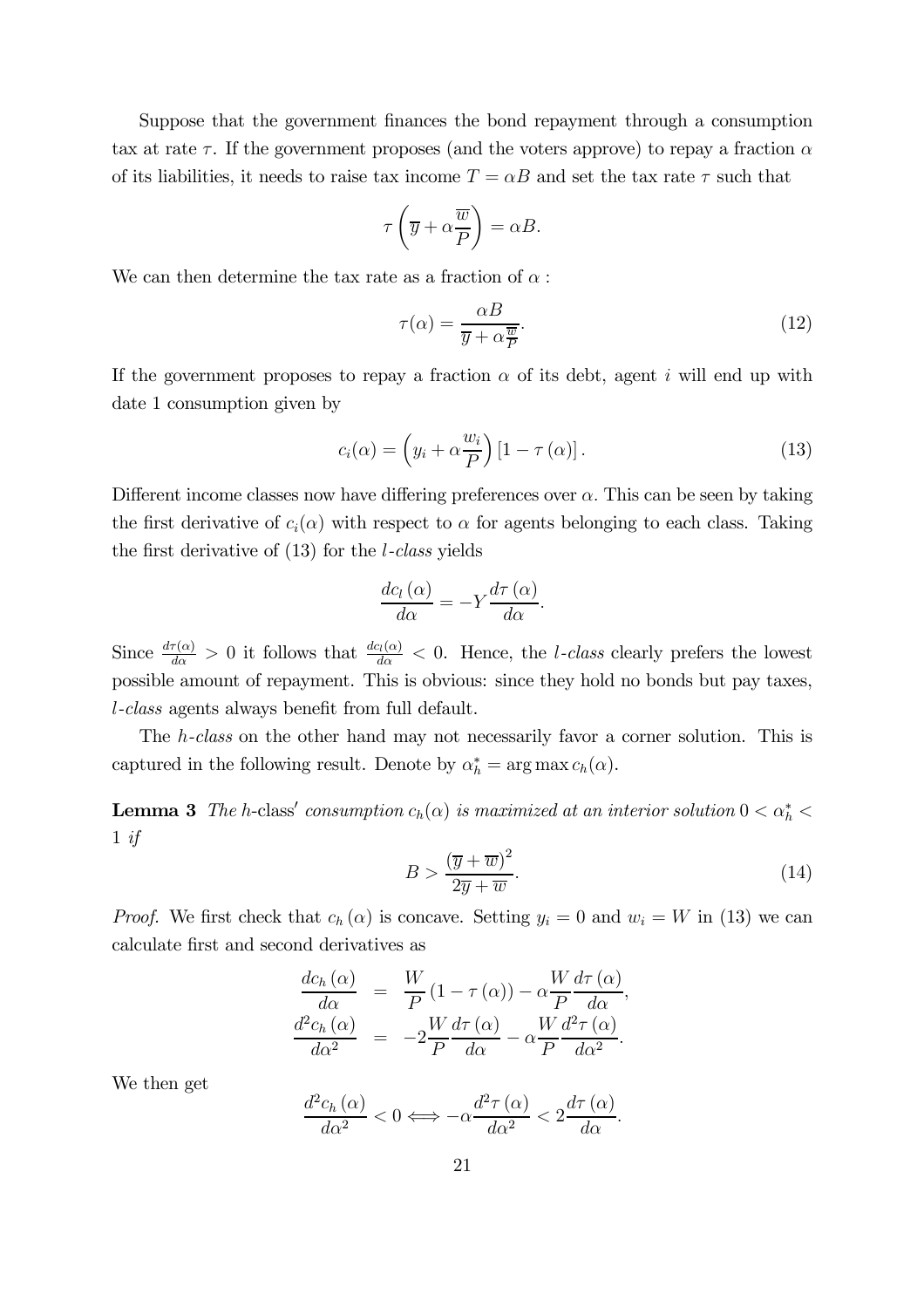Using the first and second derivatives of (12) it is straightforward to see that this is always true.

Next solve for  $\alpha_h^*$  by setting  $\frac{dc_h(\alpha)}{d\alpha} = 0$ . This yields

$$
1 - \frac{\alpha B}{\overline{y} + \alpha \frac{\overline{w}}{P}} - \frac{\alpha B \overline{y}}{\left(\overline{y} + \alpha \frac{\overline{w}}{P}\right)^2} = 0.
$$
\n(15)

Moreover, since there is no uncertainty, we must have that in equilibrium  $P = \alpha$ . Using this in (15) and solving for  $\alpha$  yields

$$
\alpha = \frac{(\overline{y} + \overline{w})^2}{B(2\overline{y} + \overline{w})}.
$$

Setting  $\alpha < 1$  yields condition (14).

For low values of  $\alpha$  the *h*-class benefits from an increase in  $\alpha$ . Since they hold some bonds, they benefit directly from a higher repayment rate. Moreover, since their consumption depends on the default rate, they have little taxable income when  $\alpha$  is small, and the increase in the tax burden therefore falls most heavily on the *l*-class. When  $\alpha$ increases, the share of total taxable income that the  $h$ -class contributes also increases and at some point this effect more than outweighs the gains from higher repayment on the bond. When the debt burden B is high, there may therefore be an interior  $0 < \alpha_h^* < 1$ at which  $c_h(\alpha)$  is maximized. Suppose for the remainder of this Section that condition (14) is satisfied.

Consider then the following (standard) set-up of the electoral process (see Persson and Tabellini, 2002). Two parties  $a$  and  $b$  compete in the election by simultaneously proposing their electoral platform  $\alpha_a$  and  $\alpha_b$ , respectively. Each party chooses their platform so as to maximize their probability of winning the election given the other party's platform. The election outcome is given in the following proposition.

# **Proposition 4** The winning proposal is  $\alpha_h^*$ .

Proof. The two cohorts of the electorate can be divided according to their preferences over  $\alpha$ . Since the *h*-class has a majority the unique sub-game perfect equilibrium of electoral competition yields  $\alpha_a = \alpha_b = \alpha_h^*$ .

In our modified set-up debt "renegotiation" is simple. The policy maker implements the repayment decision which is preferred by the median voter. The latter now has a strict preference over repayment fractions  $\alpha$ . This follows from (15) which implies that there is at most one positive and real solution to the first-order condition for any price P. It follows that the h-class either strictly prefers a specific interior repayment amount, or has a strict preference over a corner solution. A mixed strategy over the repayment amount can therefore not be an equilibrium.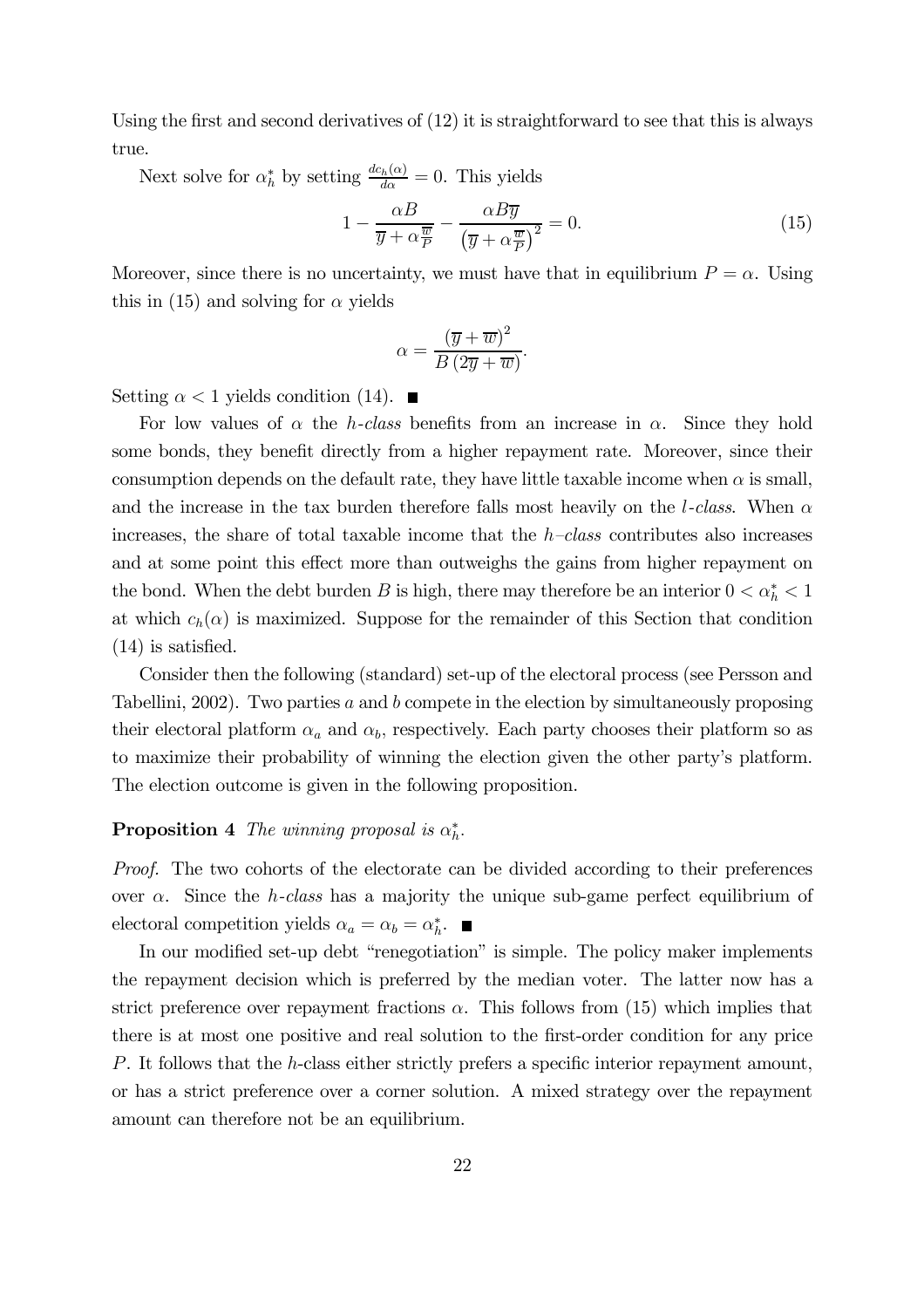#### 7. Conclusions

The preceding analysis shows how political economy considerations can help understand sovereign borrowers apparent ability to access international debt markets. It provides a framework that combines explicitly elements from political economy modeling with aspects of price formation in a market microstructure setting. A number of results have been derived regarding liquidity and financial crises, debt capacity and debt restructuring. Beyond the interest of the results themselves, the paper hopes to illustrate the power of the underlying approach to a wider range of problems.

One example is the 'home bias' puzzle, which is a direct corollary of our central hypothesis. Applied to equity markets, one could think of a situation in which companies may benefit from local political support, for example by receiving public contracts, subsidies etc. The degree to which policy makers yield to a company's lobbying pressure may well be influenced by the fraction of the electorate amongst its shareholders. As a result companies with a local shareholder base may perform better than companies without it.

Another application concerns the currency denomination of corporate foreign borrowing. As Calvo and Guidotti (1990) pointed out, a government may have an incentive to devalue its exchange rate if corporations have all their foreign debt denominated in local currency. The approach espoused in this paper may help throw light on exchange rate volatility and currency crises in emerging markets.

#### 8. Appendix

*Proof of Lemma 1.* Denote by  $k(d)$  the density of d. We can write

$$
k(d) = (1 - \gamma) h(d - W(1 - \mu_l)) +
$$
  
\n
$$
\gamma h(d^* - W(1 - \mu_h + \delta(\mu_h - \mu_l))).
$$
\n(16)

On the interval  $d \leq d^*$ , the price is  $\delta$  and for  $d > d^*$  it is  $q(d)$ . The probability that  $d \leq d^*$  is given by

$$
prob(d \leq d^*) = (1 - \gamma) H(d^* - W(1 - \mu_l))
$$

$$
+ \gamma H(d^* - W(1 - \mu_h + \delta(\mu_h - \mu_l)))
$$

For  $d > d^*$  we can calculate the expected price from

$$
\int_{d^*}^{\infty} k(s)g(s)ds.
$$

Using (8) and (16) this simplifies to

$$
\int_{d^*}^{\infty} (1 - \gamma) h(s - W(1 - \mu_l)) ds.
$$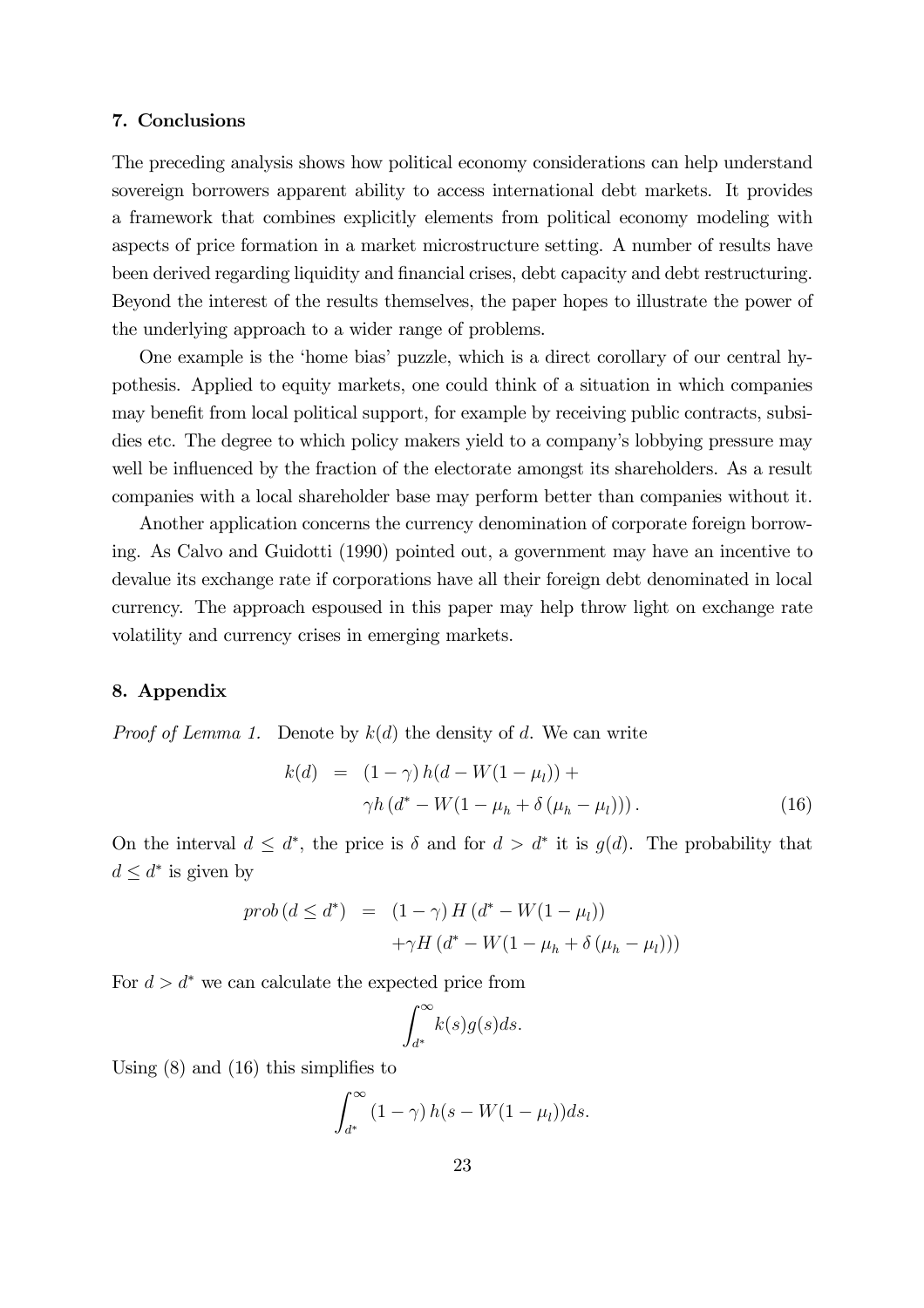This expression can be rearranged to yield

$$
(1 - \gamma) (1 - H (d^* - W(1 - \mu_l)))
$$

Adding up  $\delta prob(d \leq d^*)$  and  $(1 - \gamma) (1 - H(d^* - W(1 - \mu_l)))$  yields  $E(P)$ .

## Proof of Proposition 3.

We can calculate debt capacity K as a function of the variance  $\sigma^2$  by using our result from (11).

$$
K(\sigma^2) = \int_{-\infty}^{d^*} \gamma \delta h (s - l_\delta) - (1 - \gamma)(1 - \delta)h(s - l_1)ds
$$

We can then take the first derivative with respect to  $\sigma^2$  which is

$$
\frac{dK(\sigma^2)}{d\sigma^2} = (\gamma \delta h (d^* - l_\delta) - (1 - \gamma)(1 - \delta)h(d^* - l_1)) \frac{\partial d^*}{\partial \sigma^2} \n+ \int_{-\infty}^{d^*} \gamma \delta \frac{\partial h (s - l_\delta)}{\partial \sigma^2} - (1 - \gamma)(1 - \delta) \frac{\partial h (s - l_1)}{\partial \sigma^2} ds.
$$

Using the definition of d<sup>∗</sup> it follows that  $\gamma \delta h (d^* - l_\delta) - (1 - \gamma)(1 - \delta)h(d^* - l_1) = 0$ . Taking the normal density for  $h$ , we can calculate explicitly the derivative of  $h$  with respect to  $\sigma^2$  and therefore re-write the integral as

$$
\frac{1}{\sqrt{2\pi\sigma^2 2\sigma^2}} \int_{-\infty}^{d^*} \gamma \delta e^{-\frac{1}{2}\frac{(s-l_\delta)^2}{\sigma^2}} \left(\frac{(s-l_\delta)^2}{\sigma^2} - 1\right) - (1-\gamma)(1-\delta)e^{-\frac{1}{2}\frac{(s-l_1)^2}{\sigma^2}} \left(\frac{(s-l_1)^2}{\sigma^2} - 1\right) ds.
$$
\n(17)

In the next step we can calculate the integral  $\int$ <sup>\*</sup> −∞  $e^{-\frac{1}{2}\frac{(s-l_{\delta})^2}{\sigma^2}}$   $\frac{(s-l_{\delta})^2}{\sigma^2}$  ds by making the following

substitution: Let  $u'(s) = e^{-\frac{1}{2} \frac{(s-l_{\delta})^2}{\sigma^2}} \frac{(s-l_{\delta})}{\sigma^2}$  and  $v(s) = s - l_{\delta}$ . Using this substitution we know that  $u(s) = -e^{\frac{1}{2} \frac{(s-l_{\delta})^2}{\sigma^2}}$  $\overline{\sigma^2}$  and  $v'(s)=1$ . Integration by parts then yields

$$
\int_{-\infty}^{d^*} e^{-\frac{1}{2} \frac{(s - l_{\delta})^2}{\sigma^2}} \frac{(s - l_{\delta})^2}{\sigma^2} ds
$$
\n
$$
= \left[ -e^{-\frac{1}{2} \frac{(s - l_{\delta})^2}{\sigma^2}} (s - l_{\delta}) \right]_{-\infty}^{d^*} + \int_{-\infty}^{d^*} e^{-\frac{1}{2} \frac{(s - l_{\delta})^2}{\sigma^2}} ds.
$$

If we substitute this expression into (17) we can write the condition that  $\frac{dK}{d\sigma^2} < 0$  as

$$
\gamma \delta \left[ -e^{-\frac{1}{2} \frac{(s-l_{\delta})^2}{\sigma^2}} (s-l_{\delta}) \right]_{-\infty}^{d^*} - (1-\gamma)(1-\delta) \left[ -e^{-\frac{1}{2} \frac{(s-l_{1})^2}{\sigma^2}} (s-l_{1}) \right]_{-\infty}^{d^*} < 0.
$$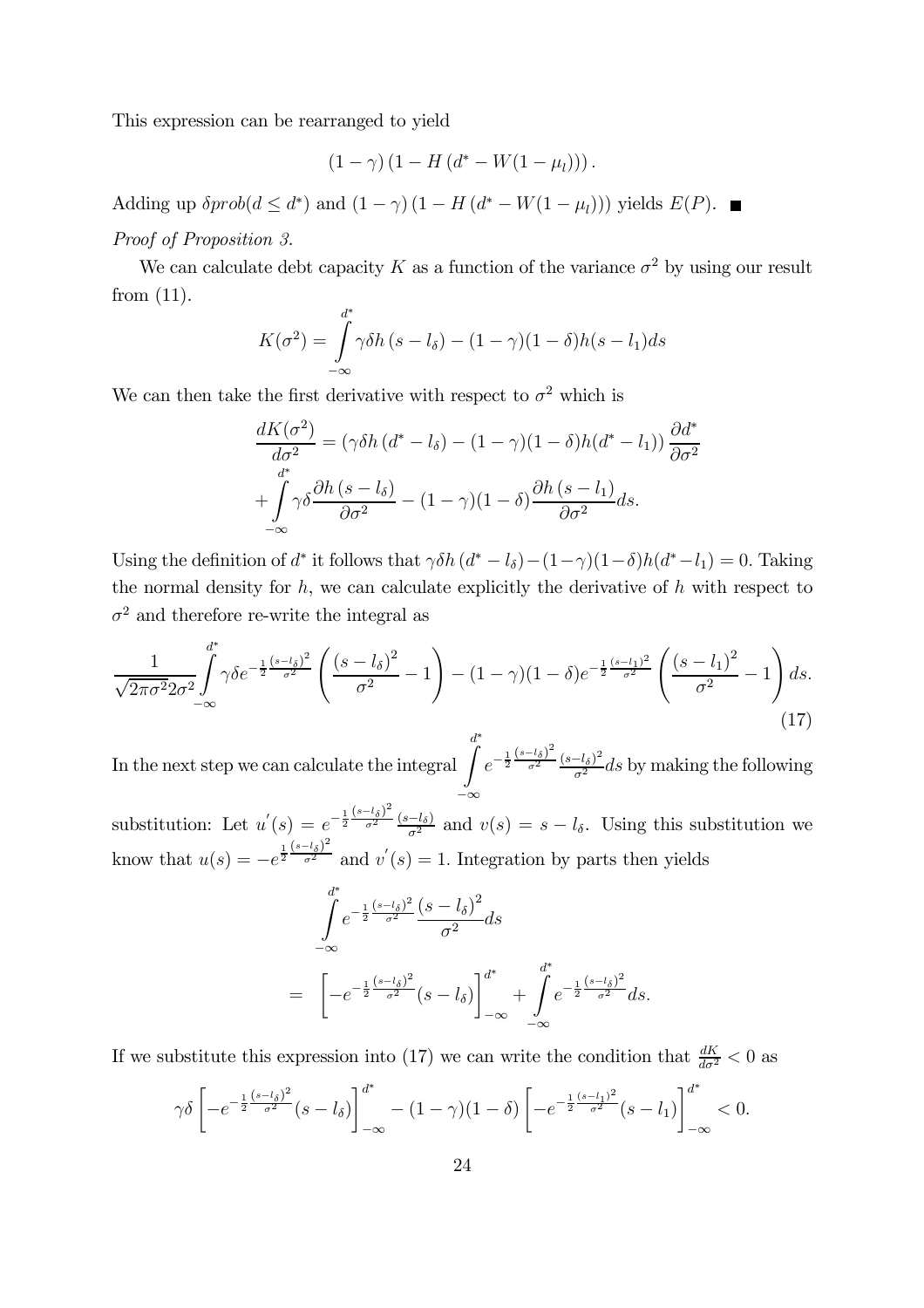This is the same as

$$
\gamma \delta e^{-\frac{1}{2}\frac{(d^*-l_\delta)^2}{\sigma^2}}(d^*-l_\delta) - (1-\gamma)(1-\delta)e^{-\frac{1}{2}\frac{(d^*-l_1)^2}{\sigma^2}}(d^*-l_1) > 0.
$$

From the definition of  $d^*$  and from  $l_{\delta} < l_1$  it follows that the above inequality holds.  $\blacksquare$ 

# References

- [1] Amador, M., 2003, "A Political Economy Model of Sovereign Debt Repayment," unpublished manuscript, Stanford University.
- [2] Beers, David and John Chambers, 2003. "Sovereign Defaults: Heading Lower Into 2004", New York: Standard and Poor's.
- [3] Biais, B. and E. Perotti, 2002, "Machiavellian Privatization," American Economic Review, 92(1), 240-258.
- [4] Bolton Patrick and Xavier Freixas, 2000, "Equity, Bonds, and Bank Debt: Capital Structure and Financial Market Equilibrium under Asymmetric Information," Journal of Political Economy, 108, 324-352.
- [5] Bolton, P. and O. Jeanne, 2005 "Structuring and Restructuring Sovereign Debt: The Role of Seniority," NBER working paper #11071.
- [6] Buchheit, L.C. and G.M. Gulati, 2002, "Sovereign Bonds and the Collective Will," Working paper #34, Georgetown University Law Center.
- [7] Bulow, J., 2002, "First World Governments and Third World Debt," Brookings Papers on Economic Activity, 229-255.
- [8] Bulow, J. and K. Rogoff, 1989a, "Sovereign Debt: Is to Forgive to Forget?" American Economic Review, 79, 43-50.
- [9] Bulow, J. and K. Rogoff, 1989b, "A Constant Recontracting Model of Sovereign Debt," Journal of Political Economy, 97, 155-178.
- [10] Calvo, G. and P. Guidotti, 1990, Indexation and Maturity of Government Bonds: an Exploratory Model, in R. Dornbusch and M. Draghi, eds: Capital Markets and Debt Management. Cambridge University Press, Cambridge, UK.
- [11] Calvo, Guillermo A. 1998, "Understanding the Russian virus, with special reference to Latin America", paper presented at the Deutsche Bank's conference on "Emerging Markets: Can They Be Crisis Free?" Washington DC.
- [12] Cline, W. R. (2002). ""Private Sector Involvement:" Definition, Measurement, and Implementation" (mimeo).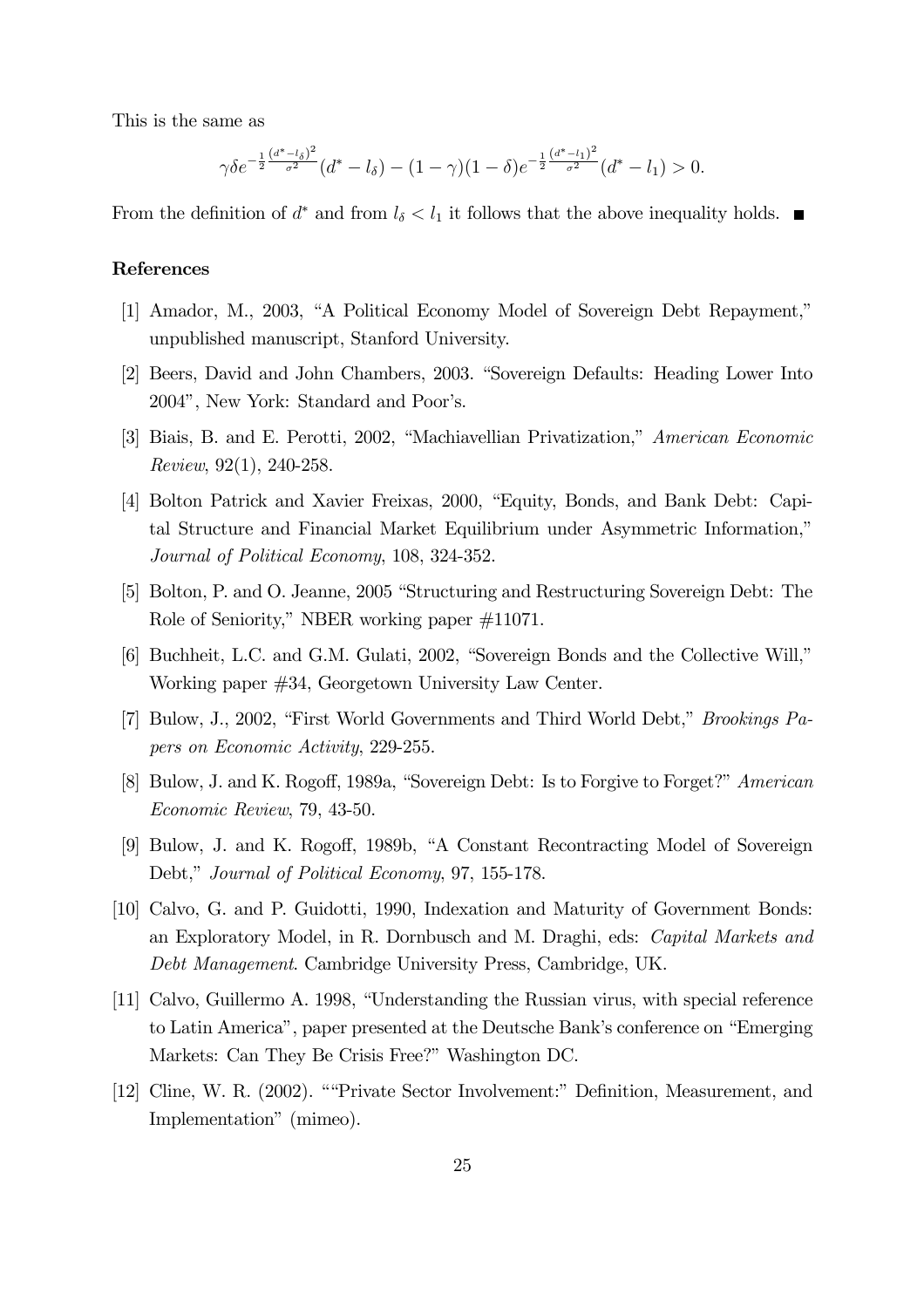- [13] Detragiach, Enrica and Antonio Spilimbergo, 2001, "Crises and Liquidity: Evidence and Interpretation," International Monetary Fund WP/01/2, Wasington DC.
- [14] Dixit, A. and J. Londregan, 2000, "Political Power and the Credibility of Government Debt," Journal of Economic Theory, 94, 80-105.
- [15] Drazen, A., 1996, "Towards a Political-Economic Theory of Domestic Debt," unpublished manuscript, University of Maryland.
- [16] Eaton, J. and M. Gersovitz, 1981, "Debt with Potential Repudiation: Theoretical ad Empirical Analysis," Review of Economic Studies, 48 (April), pp. 284-309.
- [17] Eichengreen, Barry, 1987, "Till Debt do us Part: The U.S. Capital Market and Foreign Lending, 1920-19955," NBER Working Paper 2394.
- [18] Germain, L. and R. Dridi, 2004, "Bullish/Bearish Strategies of Trading: A Nonlinear Equilibrium," Journal of Financial and Quantitative Analysis, 39, 873-886.
- [19] Gertner, Robert and David Scharfstein, 1991, "A Theory of Workouts and the Effects of Reorganization Law," Journal of Finance, 46, 1189-1223.
- [20] Gray, Robert B, 2003. "Collective Action Clauses". Comments delivered on Fourth-Regional Debt Management Conference, Geneva, November 11, 2003.
- [21] Hart Oliver and John Moore, 1998. "Default and renegotiation: A dynamic model of debt," Quarterly Journal of Economics, 113, 1-41.
- [22] IMF, 2001, "Involving the Private Sector in the of Financial Crisis restructuring International Sovereign Bonds". Washington DC: IMF, Policy Development and Review and Legal Departments.
- [23] IMF, 2003, Global Financial Stability Report, September, Washington DC.
- [24] Kaminsky, Graciela L. and Carmen M. Reinhart (1999), "The Twin Crises: The Causes of Banking and Balance-Of-Payments Problems," American Economic Review, 89, 473-500.
- [25] Kletzer, K.M. and B.D. Wright, 2000, "Sovereign Debt as Intertemporal Barter," American Economic Review, 90, 621-639.
- [26] Kremer, M. and P. Mehta, 2000, "Globalization and International Public Finance," NBER working paper, #7575.
- [27] Krueger, A., 2002, "A New Approach to Sovereign Debt Restructuring," International Monetary Fund, Washington, DC.
- [28] Kyle, A., 1985, "Continuous Auctions and Insider Trading," Econometrica, 53, 1315- 1336.